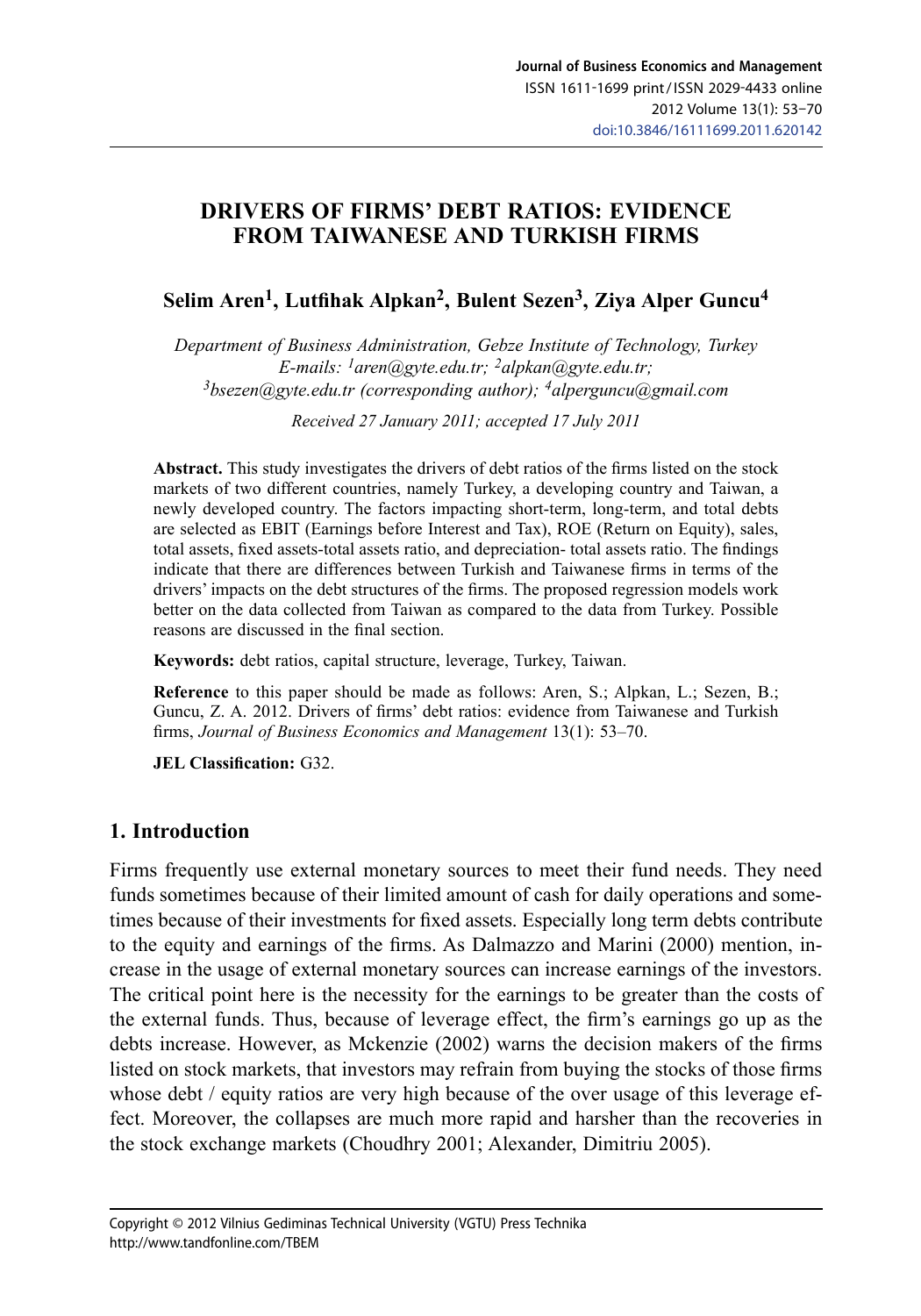The literature on corporate financial management of the firms listed on the stock markets begin to give special importance to the management of debt ratios which is a very critical issue for the owners, top managers and investors. In this concern, Singh and Nejadmalayeri (2004) have already developed a comprehensive indebtedness model consisting of the factors that possibly affect the variance in the debt ratios of the firms and tested it in the context of already developed countries' firms.

The main motivation in this study is to develop and test an extended model to explain the factors affecting the capital structure of the firms. Inspired by the Singh and Nejadmalayeri's (2004) study, we use in our research a revised and extended version of this indebtedness model by including some additional drivers namely ROE, total assets, and the depreciation / total assets ratio. Therefore, in this study, we try to test an original indebtedness model consisting of the following independent variables: EBIT, ROE, sales, total assets, fixed assets-total assets ratio, depreciation- total assets ratio.

In addition to the extension of the model, another originality of this study is to test the indebtedness model on two different country settings at the same time to produce comparative implications for the firms operating in a developing (Turkey) and a newly developed (Taiwan) country. Briefly, we desire to test the effects of the indebtedness drivers on the debt ratios in the context of a developing country and a newly developed country, and to make a comparison between them concerning not only these drivers but also the general capital structures of their firms.

The paper proceeds in the following manner. In the second section next to the introduction, the indebtedness literature is reviewed. In the third section, the financial differences between the firms in Turkish and Taiwanese firms and the relations among the model's variables as the drivers of indebtedness are tested via ANOVA and regression analyses; and the final section is devoted to the discussion of the results.

# **2. Theoretical framework and hypotheses development**

# **2.1. Literature review**

Modigliani and Miller (M  $\&$  M) are highly referred researchers in the literature for their studies on the firms' capital structures, i.e. the combination of the long term debts and equity of the firms (Yukcu *et al.* 1999). M & M (1958) indicate that managers of those firms where internal monetary funds are not adequate may easily apply for external funds especially when we assume that markets function perfectly and taxes do not exist (Firatoglu 2005). Tough in the real markets, various types of tax exist. Therefore, M&M emphasize that firms can increase their earnings per share by emitting new bonds and accordingly paying less taxes (Yukcu *et al.* 1999). After M & M's remarks on the impact of tax concerns on the capital structure and debt ratios, the trend in the literature has turned towards determining the optimum combination or balance between the sizes of external and internal monetary funds.

It is obvious that the leverage effect and the tax shield -obtained via increasing amount of debts- are also risky. Over-indebtedness may cause bankruptcy, attachment, and agency costs that constitute the limits of rational indebtedness (Kraus, Litzenberger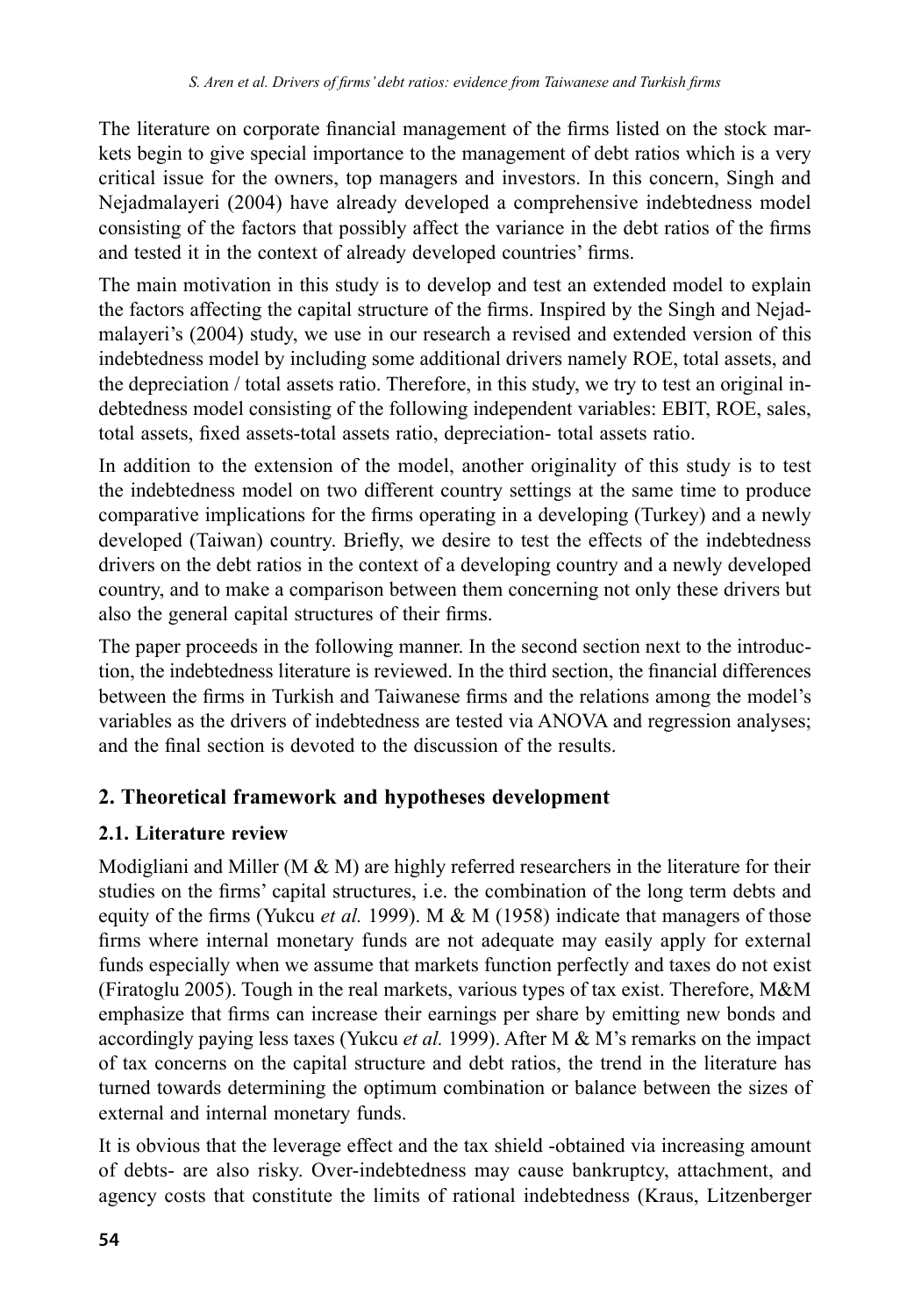1973; Jensen, Meckling 1976; Hovakimian *et al.* 2004). Because of these limits, every firm should consider the risks of their debt ratios, and pay attention to try to establish a healthy capital structure (Firatoglu 2005).

Researchers in the recent literature concentrate on the ways of developing an optimal capital structure for those companies that face severe pressures and problems that occur in the marketplace. Agency problem leading to agency costs is among the most important ones of these problems. Campello (2006) includes all the related costs -such as manipulations of earnings, loss of profitable investment opportunities, excessive and inefficient investments done because of the conflicts of interests between owners and managers, etc. - in the context of this agency problem.

The fundamental source of these conflicts of interests is the incongruity between the earnings expectations of the owners and the individual benefit or utility expectations of the managers. To balance these conflicting expectations, firms need to establish an optimum capital structure. Revenue / cost theories in the sphere of corporate finance are already based on the target capital structure to balance the various advantages and costs of both debts and equity (Cadenillas *et al.* 2004).

According to the Agency Theory hypothesis which is related to the borrowing strategies and capital structure, those firms whose leverage ratios are high and equity / assets ratios are low, can decrease their agency costs and increase their market value by increasing their indebtedness (Berger, Di Patti 2006). The accelerating effect of the financial leverage does not only decrease the agency costs but also rationalize the decisions of the managers thanks to the increasing amount of audit and control done by the lenders. The financial leverage is thus positively associated to the market value of the firms (Harris, Raviv 1991). Still however, beyond the optimum level of borrowing, the leverage effect may lead to fatal consequences such as attachment, bankruptcy, and liquidation (Berger, Di Patti 2006). According to the Myers and Majluf's (1984) Pecking Order Model managers do not care about the partial capital structure, and they do not treat the debt structure independent from the equity structure (Howakimian *et al.* 2004). They rather consider the general variance in the total cost of the capital and its consequences. Determination of a target indebtedness ratio in advance may constitute a precaution for the harmful effects of over-indebtedness; until the pre-determined ceiling for borrowing, the leverage effect will bring extra returns (Yukcu *et al.* 1999; Nieh *et al.* 2008).

Agency problem is also related to information asymmetry which is among the important problems present within the interactions among different actors, such as owners, stockholders, managers, lenders, etc. As Schieg (2008) points out asymmetric distribution of information among different parties is one of the critical factors to deal with especially during the design phase of contractual relations. Asymmetric information is the ability of some parties to access and possess a greater amount of naturally tacit knowledge, experience and information than the others, thereby, creating an information asymmetry problem. Accordingly, those who control this asymmetric information may exploit it by producing a risk premium to serve only their individual interests at the expense of the others. Even the efforts to share some knowledge with the stakeholders, such as announcements or declarations of the financial reports to the public about the activities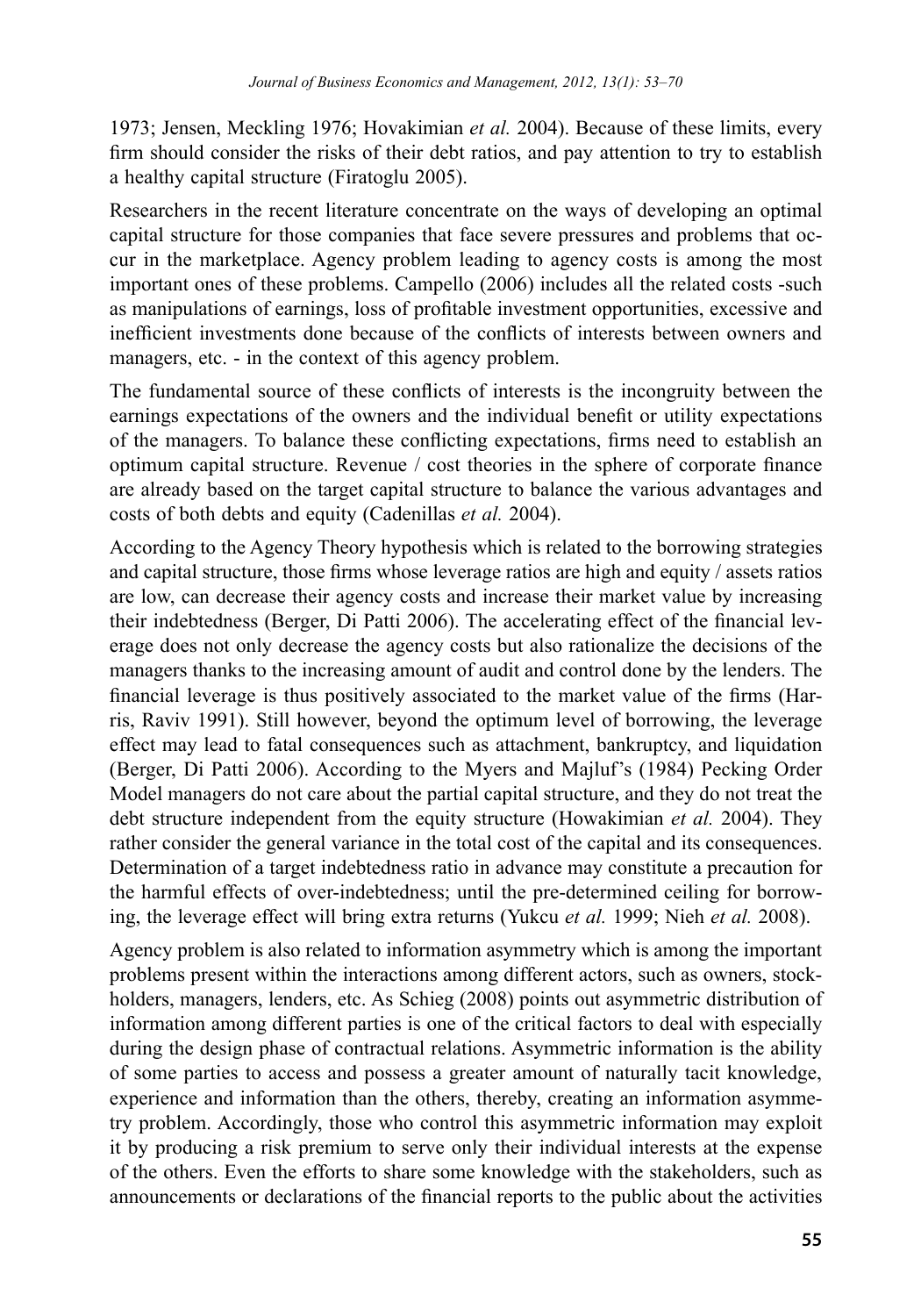and financial situation of the firm done by the firms themselves and / or by the audit firms, are not sufficient to uncover the detailed tacit knowledge beyond the information asymmetry (Karataş, Aren 2008). Therefore, the creditors prefer to implement higher risk premium for those firms which are considered to be very uncertain and accordingly risky; leading to unexpected credit-debt cost for the firms.

Another important problem present in the marketplace is the globalization of the markets which not only increases the amount of threats coming from international competitors but also provides diverse borrowing sources and opportunities for especially those developing country firms that used to operate in their smaller but also safer national markets. Since 1980s, developing countries' governments and private firms have tried to access to the international markets to secure more external funds to finance their offensive and defensive strategies to tackle with both the opportunities and threats of the globalization process.

The ability of the private firms of the developing nations to borrow in the international markets proved to be highly related to the indicators of their national economy, such as the value of the national currency, inflation rate, interest rate, maturity terms, etc. (Ozgen 1998). The decisions pertaining to the cost of borrowing and risk of lending are especially affected by the differences of these economic indicators between borrowing developing countries and lending developed countries. All these global concerns intervene in the determination of an optimum firm-level debt and equity structure (Schmukler, Vesperoni 2006). Moreover country-specific factors influence the roles of firm-specific determinants of leverage (De Jong *et al.* 2008). For instance, long-term debt decreases in economies with a large banking sector and developed domestic financial systems (e.g. Demirgüç-Kunt, Maksimovic 1999; Schmukler, Vesperoni 2006). While firm leverage at an aggregate level is fairly similar across the G-7 countries (Rajan, Zingales 1995), there are persistent differences among capital structures of firms from different developing countries (Booth *et al.* 2001).

An important opportunity present in the global markets is the possibility of reducing financial risks by diversifying sources of foreign indebtment. Diversification of debts is an appropriate strategy, on the one hand, to cope with the currency fluctuations which are typical in the globalization process (Reeb *et al.* 2001; Singh, Nejadmalayeri 2004). However, on the other hand, the mismanagement of diversification strategies may also lead to the utilization of numerous external monetary sources and to end up with overindebtedness. Moreover, short-term capital movements and the under-developed legal and fiscal infrastructure within the developing nations have already limited the rational decision making at the firm level, especially at the first years of globalization (Kaminsky, Reinhart 1998).

Local and international financial crises that occurred after 1980s indicated that the inability of the decision makers at the firm level was also the result of the inability of the nation level decision makers, i.e. governmental and / or autonomous institutions for economic regulations in the internal markets, especially in the fields of fiscal control and audit mechanisms, early warning systems, transparency of the financial markets, etc. (e.g. Diao *et al.* 1999; Yenturk 1999). Mismanagement of these issues complicated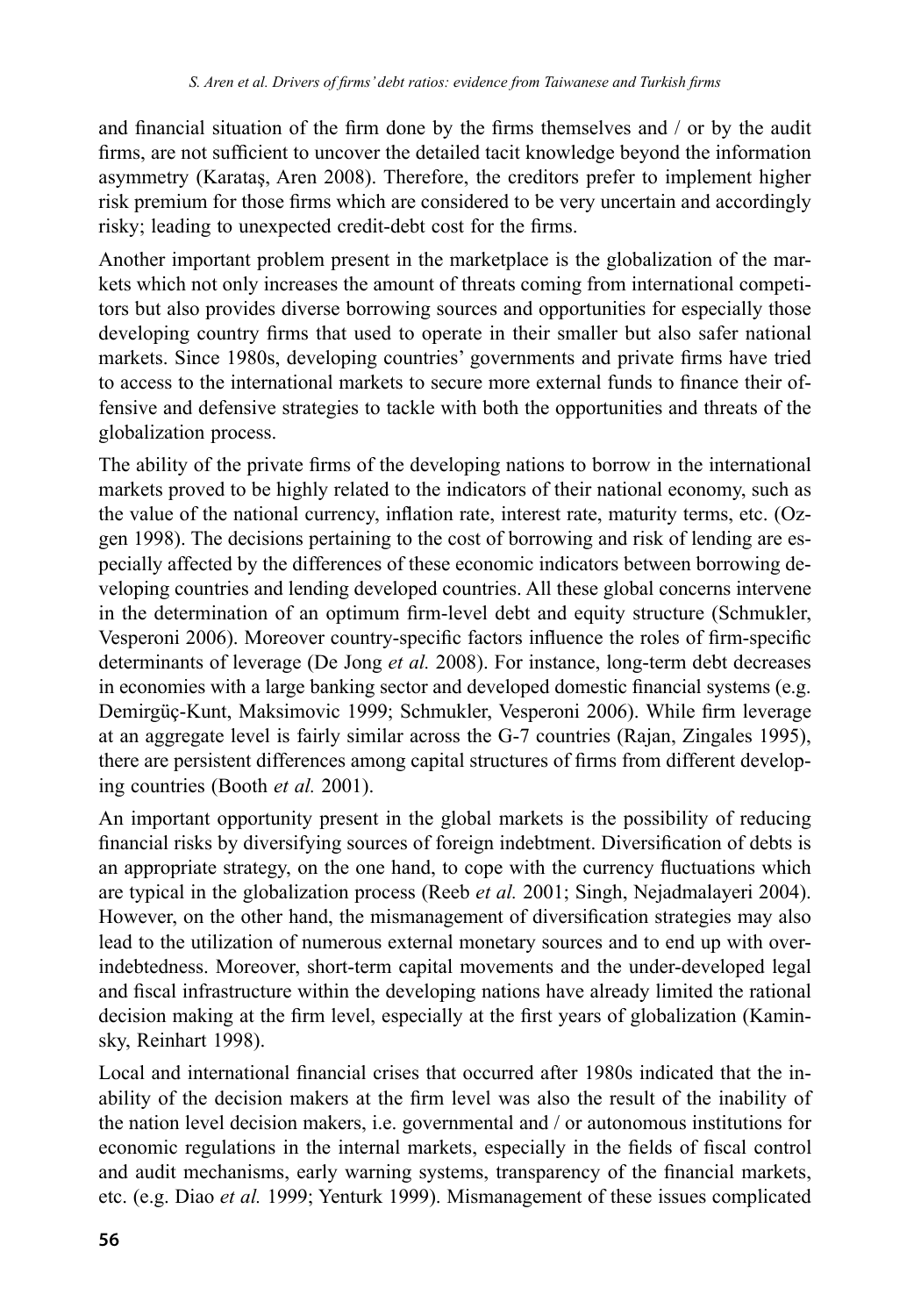also the formation of an optimum level of indebtedness in the companies of the developing economies (Egilmez, Kumcu 2004). The opposite may also be true; in other words developed nations with stronger banking systems, experienced fiscal audit and control institutions and more stable and attractive national markets will provide suitable conditions to their national firms to establish healthier capital structures. Thus the national level of development (being whether a developed nation's or a developing nation's firm) may be a critical concern for borrowing limits and / or opportunities that shape the capital structure, debt ratios and their drivers.

# **2.2. The hypotheses and the models**

Our empirical study's hypotheses developed based on the related literature about the drivers of debt ratios are discussed below. First, we group these drivers according to their common characteristics, namely profitability, firm size, tangibility, and depreciation. Then, these hypotheses all together form the relationship models to be tested.

# **2.2.1. Impact of profitability on debt ratios**

Empirical investigations through relationship models on the factors that affect the debt ratios concentrate especially on the developed nations' financial markets (e.g. Singh, Nejadmalayeri 2004). In these models in the recent literature the amount of earnings is among the mostly used drivers of indebtedness. According to the Pecking Order Model, firms utilize first their retained earnings as an internal source of finance; then step by step they find other sources, namely borrowing debts and issuing stocks (Hovakimian *et al.* 2004).

In their studies on Turkish firms, Arslan and Karan (2009) found a negative relation between the likelihood of corporate default and profit margins. In this respect, as the earnings and accordingly retained earnings increase internal sources of finance will be adequate and there will be no need to borrow. Thus, there should be a negative relationship between earnings and indebtedness. Moreover, beside the nominal value of the earnings, the earnings ratios should also be considered in this association. Therefore we also purport that a similar negative relationship should also exist between the returnsequity ratio and indebtedness. Accordingly we develop the following hypotheses:

**H1:** Earnings before interest and tax payments (EBIT) decrease the debt ratios.

**H2:** Returns on equity ratio (ROE) decreases the debt ratios.

# **2.2.2. Impact of firm size on debt ratios**

Another driver of the indebtedness is the amount of sales which constitutes the primary source of cash in / outflows for the firms. As the sales and / or orders for sales increase, the need for funds to spend for the operations and investments increases. Recent empirical literature confirms this logic (e.g. Harford *et al.* 2009; Bauguess *et al.* 2009). Accordingly we develop the following hypothesis:

**H3:** Sales increase the debt ratios.

The amount of the assets is another factor that affects the debt ratios. Literature on the indebtedness indicates that there is a positive relationship between the leverage effect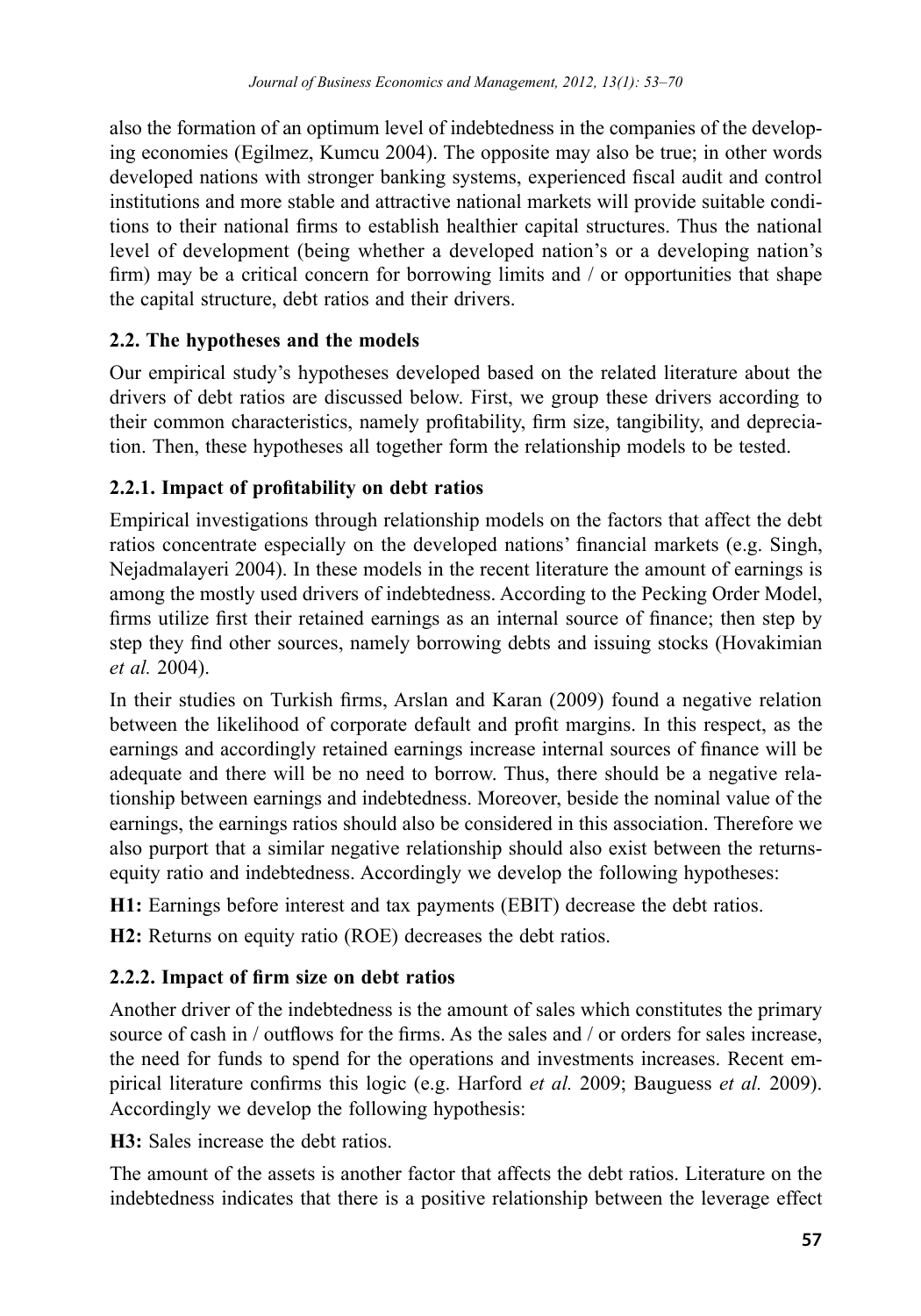and assets' size. Titman and Wessels (1988) mention that as the firm size increases, its operations will be more diversified and balanced; and the fluctuations in the cash flows will be decreased. The firm will become safer and free from the destructive effects of cash bottlenecks. Accordingly, the firm size reduces the possibility of bankruptcy due to the fluctuations of cash in / outflows (Firatoglu 2005) which would increase the courage and credibility to borrow more. This positive association between the total assets and debt ratios is also confirmed by the recent literature (e.g. Cadenillas *et al.* 2004; Fattouh *et al.* 2005). Accordingly we develop the following hypothesis:

**H4:** Assets increase the debt ratios.

# **2.2.3. Impact of tangibility on debt ratios**

The value of the tangible fixed assets constitutes another driver for indebtedness. The fixed assets are both accepted by the creditors as a guarantee for debts and also as a valuable physical item to sell in case of insolvency (Firatoglu 2005). According to Fattouh *et al.* (2005) larger firm size and larger amount of fixed assets increase the credibility and bargaining power of the firms in the relations with the creditors leading to the betterment of the credit terms. Moreover, managers of those firms with larger amount of fixed assets may feel freer and safer to increase their indebtedness believing that their larger firm size and institutionalized and transparent structure will contribute to their ability to develop a healthier capital structure even with larger amounts of debts. The recent literature supports in general the positive relationship between the size of leverage and the amount of assets which are acceptable by the creditors to be collateralized (e.g. Huang, Song 2006). Therefore, an increase in the tangible fixed assets / total assets ratio -or tangibility- may lead to an increase in the debt ratios. Accordingly we develop the following hypothesis:

**H5:** Tangibility increases the debt ratios.

# **2.2.4. Impact of depreciation on debt ratios**

Depreciation- total assets ratio as a kind of non-debt tax shields is another determinant in the indebtedness decisions. Depreciation expenses are tax deductible like debt related tax shields and can be used for the same purpose (DeAngelo, Masulis 1980); and they are even more preferable because they do not involve the use of cash. Thus, firms with significant depreciation expenses (usually those that had made discretionary investments in property, plant and equipment recently) will not want or need to issue debt because they are already receiving tax benefits from depreciation (Dalbor, Upneja 2004). Previous research's findings support this logic (e.g. MacKie-Mason 1990; Chiarella *et al.* 1992; Wald 1999; Upneja, Dalbor 2001; Huang, Song 2006) by confirming a negative relationship between depreciation tax shields and the use of debt. Accordingly we develop the following hypothesis:

**H6:** Depreciation- total assets ratio decreases the debt ratios.

# **2.2.5. The models of debt ratios' drivers**

Based on the above developed six hypotheses we test the following models of indebtedness relations. The debt ratios to represent the indebtedness of the firms are categorized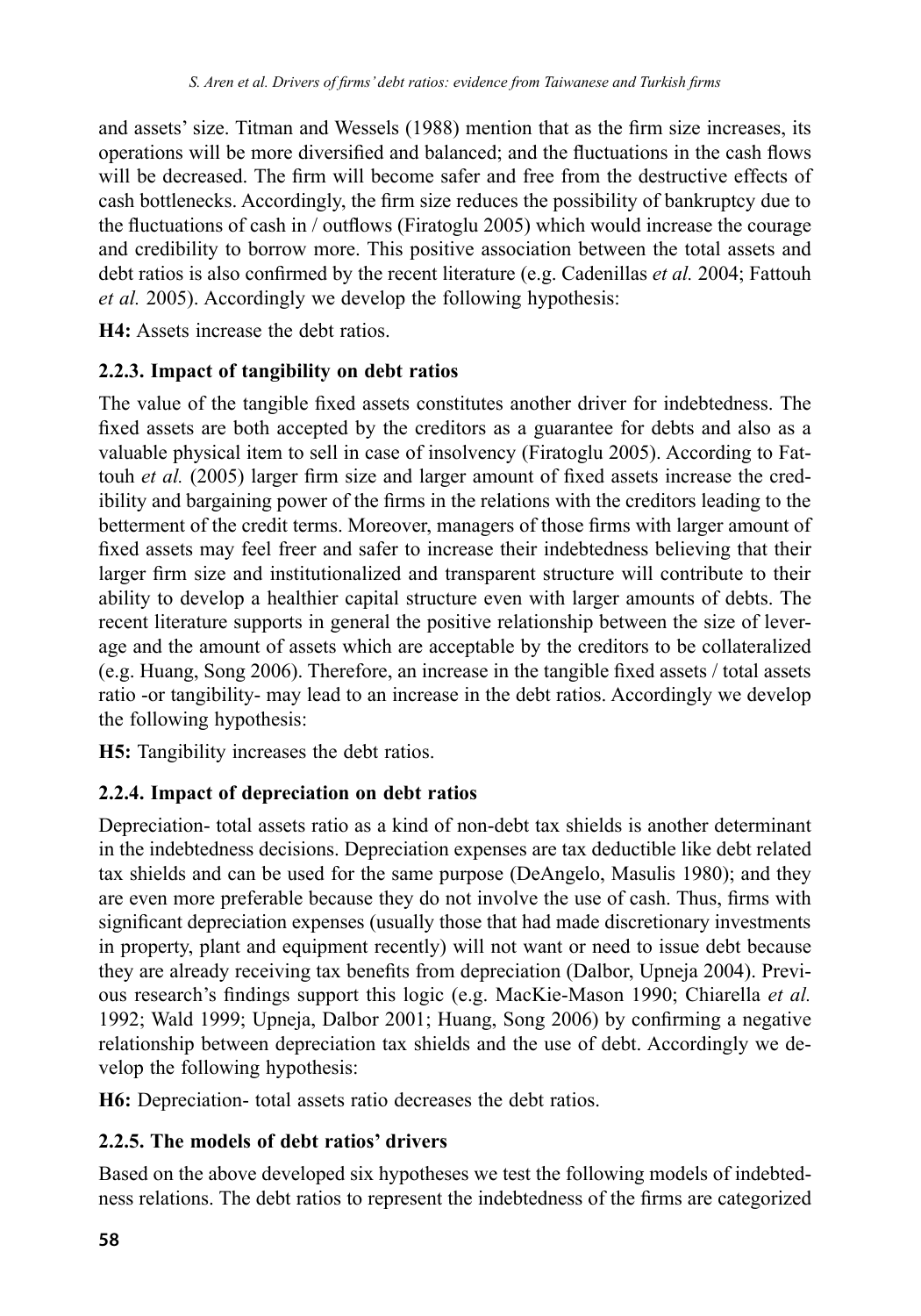as short-term, long-term, and total debt ratios. These three debt ratios are the dependent variables and the six hypothesized drivers of indebtedness are the independent variables of our three research models. In every model, the independent variables are the same, but the dependent ones are different:

**Model 1:** Total Debts / Total Assets =  $-\beta_1$  EBIT  $-\beta_2$ , ROE  $+\beta_3$  Log (Sales) +  $\mathbf{B}_4$  Log (Total Assets) +  $\mathbf{B}_5$  Tangibility –  $\mathbf{B}_6$  Depreciation / Total assets

- **Model 2:** Long-term Debts / Total Assets =  $-\beta_1$  EBIT  $-\beta_2$  ROE  $+\beta_3$  Log (Sales) +  $\mathbf{B}_4$  Log (Total Assets) +  $\mathbf{B}_5$  Tangibility –  $\mathbf{B}_6$  Depreciation / Total assets
- **Model 3:** Short-term Debts / Total Assets =  $-\beta_1$  EBIT  $-\beta_2$  ROE +  $\beta_3$  Log (Sales) +  $\mathbf{B}_4$  Log (Total Assets) +  $\mathbf{B}_5$  Tangibility –  $\mathbf{B}_6$  Depreciation / Total assets

### **3. Research methodology**

#### **3.1. Measurement of the variables**

Variables of our research model and the explanations for the calculation of their measures are depicted on Table 1.

| Variable                        | Calculation                                                  |
|---------------------------------|--------------------------------------------------------------|
| Total Debts / Total Assets      | Division of total debts to total assets                      |
| Long-term Debts / Total Assets  | Division of long-term debts to total assets                  |
| Short-term Debts / Total Assets | Division of short-term debts to total assets                 |
| <b>EBIT</b>                     | Division of earnings before interest and tax to total assets |
| <b>ROE</b>                      | Division of net income to equity (return on equity)          |
| Log (Sales)                     | Net sales' logarithm to the base 10                          |
| Log (Total Assets)              | Total Assets' logarithm to the base 10                       |
| Tangibility                     | Division of tangible fixed assets to total assets            |
| Depreciation / Total assets     | Division of accumulated depreciations to total assets        |

**Table 1.** The measures

#### **3.2. Data collection**

Data on the dependent and independent variables of our study model are collected from Turkish and Taiwanese stock markets. The motivation behind collecting data on two different countries and to test the model on both of them was to compare the drivers of indebtedness in the newly developed and developing economies. Selection of the Turkish and Taiwanese national stock markets as the sources of data was based firstly to their different economical status- one is a developing economy, Turkey<sup>1</sup>; and the other one, a

<sup>&</sup>lt;sup>1</sup> Turkish GDP (nominal) per capita is 10.472 US\$ and Turkey is classified within the Emerging and Developing Economies Group (World Economic Outlook Database-April 2009, International Monetary Fund).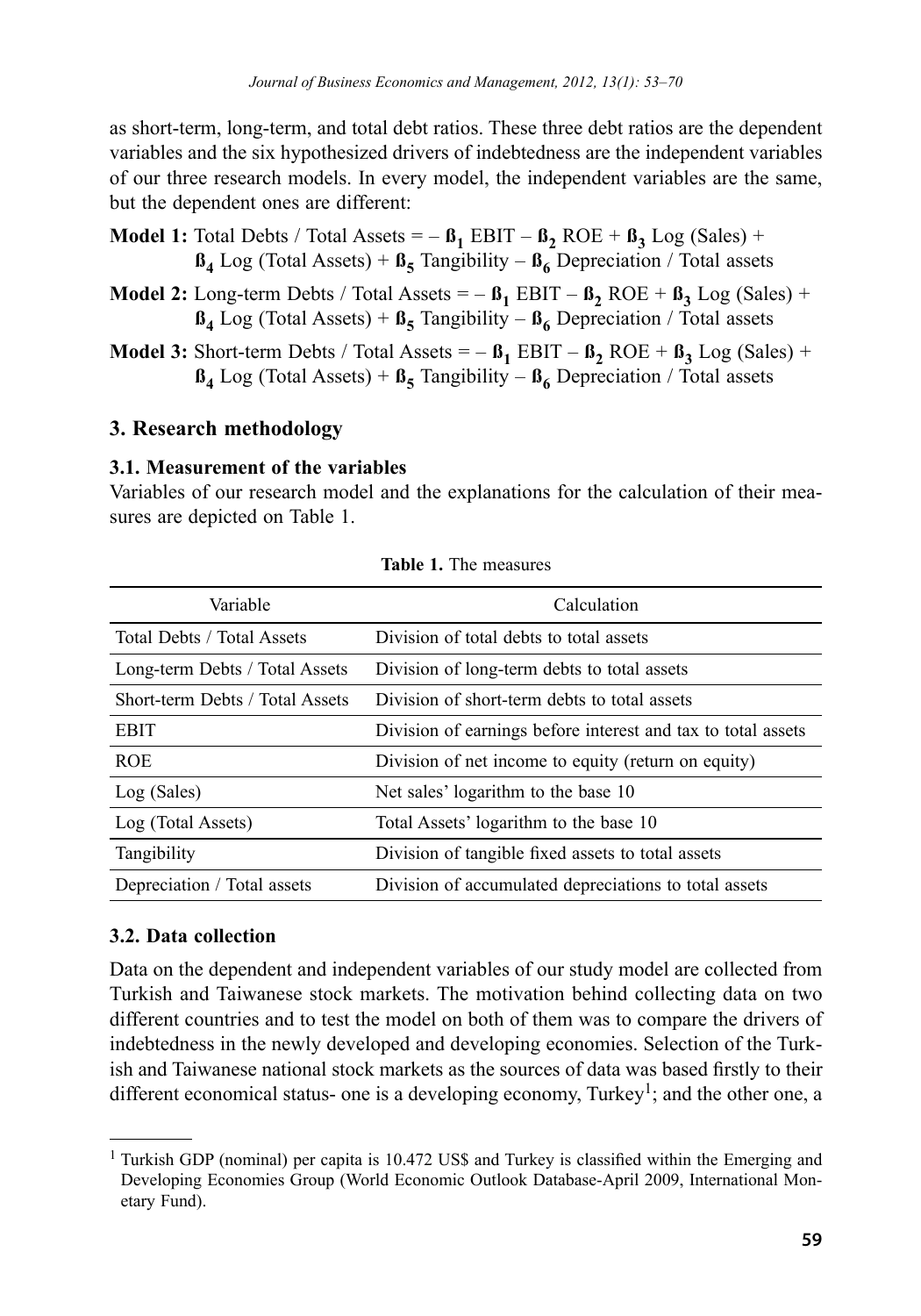newly developed economy, Taiwan<sup>2</sup>. Another reason for their selection is the eligibility to the longitudinal firm data from the publicized official web sources of their financial markets. Data collection is done by downloading online data, from the official web pages of the Turkish and Taiwanese stock markets, on the balance sheets and income statements of the firms listed on these stock markets, for the period of 1999–2005.

### **4. Analyses and findings**

#### **4.1. Descriptive statistics and ANOVA**

Firstly, we report the descriptive statistics of the variables measured by data collected from both countries' stock markets, and secondly, the ANOVA results for the country comparisons. Table 2 depicts the means and standard deviations of the Turkish and Taiwanese companies separately, and also the ANOVA results on the differences between these two company categories.

| <b>Variables</b>                | <b>Markets</b> | Mean    | <b>Std Dev</b> | <b>ANOVA</b><br>Significance level |
|---------------------------------|----------------|---------|----------------|------------------------------------|
|                                 | TSEC*          | 0.0515  | 0.1105         |                                    |
| <b>EBIT</b>                     | IMKB**         | 0.1491  | 0.1811         | 0.000                              |
|                                 | <b>TSEC</b>    | 0.0504  | 0.3597         | 0.213                              |
| <b>ROE</b>                      | <b>IMKB</b>    | 0.0033  | 1.9727         |                                    |
|                                 | <b>TSEC</b>    | 11.4728 | 4.3191         | 0.000                              |
| Log (Sales)                     | <b>IMKR</b>    | 0.5708  | 0.5760         |                                    |
|                                 | <b>TSEC</b>    | 6.7386  | 0.5301         | 0.000                              |
| Log (Total Assets)              | <b>IMKB</b>    | 0.4216  | 0.5007         |                                    |
|                                 | <b>TSEC</b>    | 0.2810  | 0.1856         |                                    |
| Tangibility                     | <b>IMKB</b>    | 0.3370  | 0.1957         | 0.000                              |
|                                 | <b>TSEC</b>    | 0.1735  | 0.1861         | 0.000                              |
| Depreciation / Total Assets     | <b>IMKB</b>    | 0.1182  | 0.6134         |                                    |
| Total Debts / Total Assets      | <b>TSEC</b>    | 0.3985  | 0.1581         | 0.232                              |
|                                 | <b>IMKB</b>    | 0.3846  | 0.4596         |                                    |
| Long-term Debts / Total Assets  | TSEC           | 0.0804  | 0.0948         | 0.000                              |
|                                 | <b>IMKB</b>    | 0.7374  | 1.4311         |                                    |
| Short-term Debts / Total Assets | <b>TSEC</b>    | 0.2706  | 0.1469         |                                    |
|                                 | <b>IMKB</b>    | 0.3612  | 0.5964         | 0.000                              |

|  | Table 2. Descriptive statistics and ANOVA results |  |  |  |  |
|--|---------------------------------------------------|--|--|--|--|
|--|---------------------------------------------------|--|--|--|--|

**Note:** \*Taiwanese Stock Market; \*\*Turkish Stock Market

<sup>2</sup> Taiwanese GDP (nominal) per capita is 17.040 US\$ and Taiwan is classified within the Advanced Economies and Newly Industrialized Asian Economies Groups (World Economic Outlook Database-April 2009, International Monetary Fund). Moreover, Taiwanese Stock Exchange became the largest trading value among the five Pacific-Basin emerging markets in 1993 (Chui, Wei 1998) and then the 12th largest financial market in 1999 (Barber *et al.* 2007; Wu *et al.* 2009).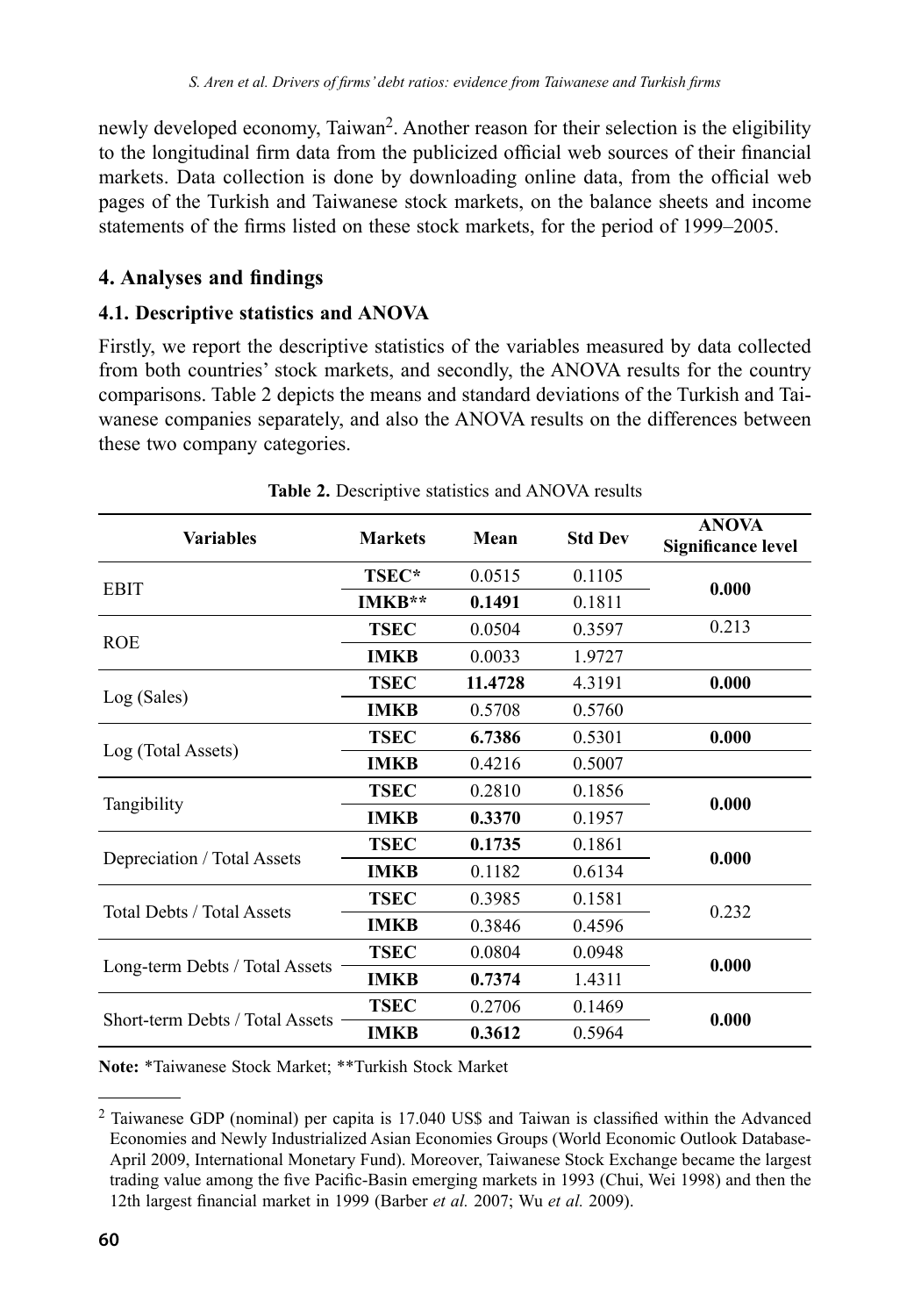Means of the Taiwanese firms indicate the financial strength and balanced capital structure of them when compared to the Turkish firms considering especially the means of Log (Sales), Log (Total Assets), and Long-term Debts / Total Assets ratio. Descriptive statistics reveal also that Turkish firms listed on the stock exchange are heterogeneous concerning the large standard deviations of the variables especially that of ROE and Depreciation / Total Assets ratio. As for the Taiwanese firms, on the contrary, homogeneity among their indicators is a typical finding, especially for the following variables, Log (Sales), Log (Total Assets), and Total Debts / Total Assets ratio since their standard deviations are very low when compared to their means.

ANOVA results on Table 1 indicate that the descriptive statistics of all the indebtedness drivers except ROE and all the debt ratios except Total Debts / Total Assets are significantly different when we compare the Turkish and Taiwanese companies. In Turkey, EBIT, Tangibility, Long-term and Short-term Debts ratios are significantly higher than in Taiwan; whereas in Taiwan, Sales, Total Assets, and Depreciation ratio are significantly higher than in Turkey. Thereby, we can infer that the capital structure of the Turkish firms in general is not only less healthy and significantly different than the Taiwanese firms but also heterogeneous within each other.

# **4.2. Regression analyses**

Relationship models to test the effects of the indebtedness drivers on the debt ratios are tested using data from both Turkish and Taiwanese stock markets by six regression analyses, where the independent variables - EBIT, ROE, Log (Sales), Log (Total Assets), fixed assets-total assets ratio, depreciation- total assets ratio- are the same, and the dependent variables are different, namely Total Debts / Total Assets, Long-term Debts / Total Assets, Short-term Debts / Total Assets.

Table 3 shows the results of the first two regression analyses about the effects of the independent variables on the Total Debts / Total Assets ratio on both markets. The regression analysis for the drivers of the Total Debts / Total Assets ratio on the Taiwanese

| <b>Variables</b>            | <b>Taiwanese</b> |       | <b>Turkish</b> |       |  |
|-----------------------------|------------------|-------|----------------|-------|--|
|                             | B                | $p^*$ | β              | $p^*$ |  |
| <b>EBIT</b>                 | $-0.145$         | 0.000 | 0.039          | 0.504 |  |
| <b>ROE</b>                  | $-0.018$         | 0.017 | $-0.011$       | 0.802 |  |
| Log (Sales)                 | 0.079            | 0.000 | 0.592          | 0.000 |  |
| Log (Total Assets)          | 0.936            | 0.000 | 0.156          |       |  |
| Tangibility                 | 0.061            | 0.000 | $-0.067$       | 0.435 |  |
| Depreciation / Total Assets | $-0.098$         | 0.000 | 0.119          | 0.211 |  |
| Adjusted $R^2$              | 0.890            | 0.000 | 0.399          | 0.000 |  |

**Table 3.** Effects on the Total Debts / Total Assets ratio (TD / TA)

**Note:** \*level of significance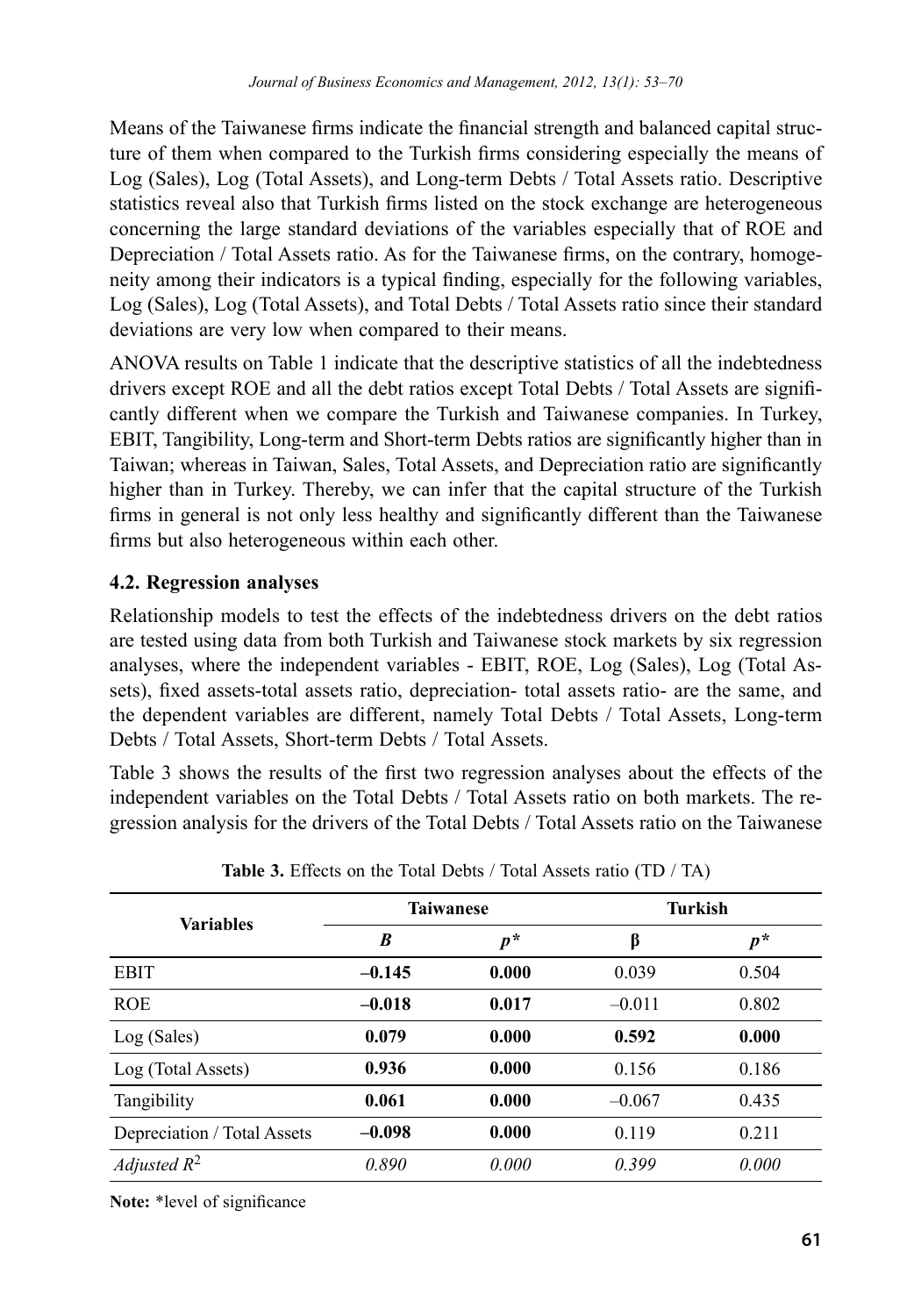firms produces the following model of relations, where all the six hypotheses of this study are confirmed:

 $TD / TA = -0.145 EBIT - 0.018 ROE + 0.079 Log (Sales) +$ *0.936 Log (Total Assets) + 0.061 Tangibility – 0.098 Depreciation / Total Assets*

The regression analysis for the drivers of the Total Debts / Total Assets ratio on the Turkish firms produces the following model of relations, where only one (the positive impact of Log (Sales) on the Total Debts / Total Assets ratio) of the six hypotheses is confirmed:

*TD / TA = + 0.039 EBIT – 0.011 ROE + 0.592 Log (Sales) + 0.156 Log (Total Assets) – 0.067 Tangibility + 0.119 Depreciation / Total Assets*

Table 4 shows the results of the second two regression analyses about the effects of the independent variables on the Long-term Debts / Total Assets ratio on both markets. The regression analysis for the drivers of the Long-term Debts / Total Assets ratio on the Taiwanese firms produces the following model of relations, where only one (the negative impact of ROE on the Long-term Debts / Total Assets ratio) of the six hypotheses of this study is not confirmed:

 $LD / TA = -0.185 EBIT + 0.056 ROE + 0.074 Log (Sales) +$ *0.425 Log (Total Assets) + 0.358 Tangibility – 0.087 Depreciation / Total Assets*

The regression analysis for the drivers of the Long-term Debts / Total Assets ratio on the Turkish firms produces the following model of relations, where only three (the negative impact of EBIT, the positive impact of Log (Assets), and the positive impact of Tangibility on the Total Debts / Total Assets ratio) of the six hypothesis are not confirmed:

*LD / TA = – 0.070 EBIT – 0.221 ROE + 0.906 Log (Sales) – 0.558 Log (Total Assets) – 0.135 Tangibility – 0.413 Depreciation / Total Assets*

Table 5 shows the results of the last two regression analyses about the effects of the independent variables on the Short-term Debts / Total Assets ratio on both markets. The regression analysis for the drivers of the Short-term Debts / Total Assets ratio on the Taiwanese firms produces the following model of relations, where only two (the positive impact of Log (Sales) and the positive impact of Tangibility on the Short-term Debts / Total Assets ratio) of the six hypotheses of this study are not confirmed:

*SD / TA = – 0.108 EBIT – 0.043 ROE + 0.029 Log (Sales) + 1.102 Log (Total Assets) – 0.148 Tangibility – 0.120 Depreciation / Total Assets*

The regression analysis for the drivers of the Short-term Debts / Total Assets ratio on the Turkish firms produces the following model of relations, where only one (the positive impact of Log (Sales) on the Short-term Debts / Total Assets ratio) of the six hypotheses is confirmed:

*SD / TA = + 0.009 EBIT – 0.022 ROE + 0.551 Log (Sales) + 0.091 Log (Total Assets) – 0.097 Tangibility + 0.293 Depreciation / Total Assets*

Table 6 summarizes the findings of the regression analyses. It is shown that the model of relations between the debt ratios and its proposed drivers works in general in the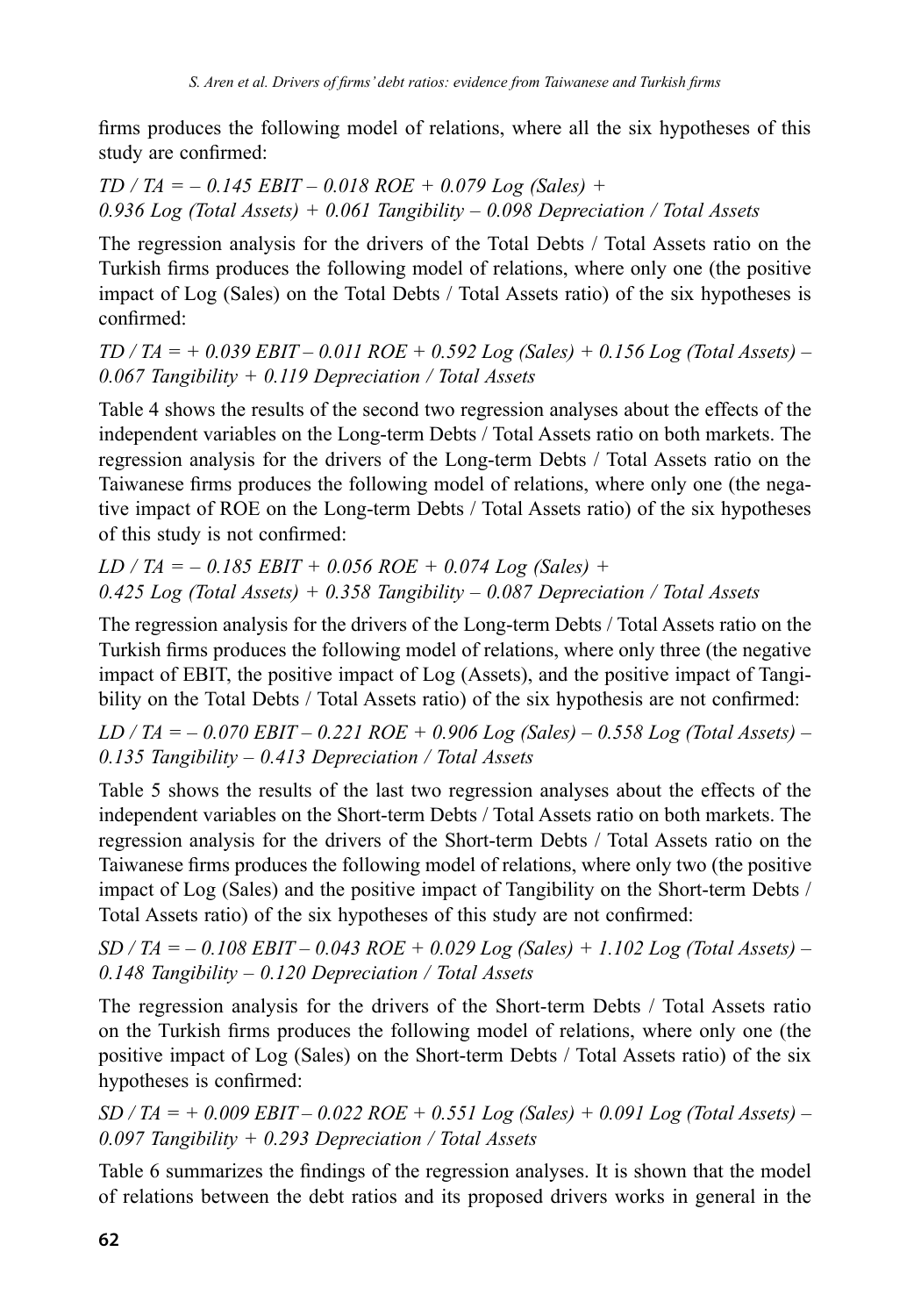| <b>Variables</b>            |          | <b>Taiwanese</b> | <b>Turkish</b> |       |  |
|-----------------------------|----------|------------------|----------------|-------|--|
|                             |          | $p^*$            |                | $p^*$ |  |
| <b>EBIT</b>                 | $-0.185$ | 0.000            | $-0.070$       | 0.288 |  |
| <b>ROE</b>                  | 0.056    | 0.001            | $-0.221$       | 0.000 |  |
| Log (Sales)                 | 0.074    | 0.033            | 0.906          | 0.000 |  |
| Log (Total Assets)          | 0.425    | 0.000            | $-0.588$       | 0.000 |  |
| Tangibility                 | 0.358    | 0.000            | $-0.135$       | 0.140 |  |
| Depreciation / Total Assets | $-0.087$ | 0.000            | $-0.413$       | 0.000 |  |
| Adjusted $R^2$              | 0.500    | 0.000            | 0.297          | 0.000 |  |

**Table 4.** Effects on the Long-term Debts / Total Assets ratio (LD / TA)

**Note:** \*level of significance

**Table 5.** Effects on the Short-term Debts / Total Assets ratio (SD / TA)

| <b>Variables</b>            |          | <b>Taiwanese</b> | <b>Turkish</b> |       |  |
|-----------------------------|----------|------------------|----------------|-------|--|
|                             | B        | $p^*$            | ß              | $p^*$ |  |
| <b>EBIT</b>                 | $-0.108$ | 0.000            | 0.009          | 0.887 |  |
| <b>ROE</b>                  | $-0.043$ | 0.009            | $-0.022$       | 0.649 |  |
| Log(Sales)                  | 0.029    | 0.193            | 0.551          | 0.000 |  |
| Log (Total Assets)          | 1.102    | 0.000            | 0.091          | 0.490 |  |
| Tangibility                 | $-0.148$ | 0.000            | $-0.097$       | 0.312 |  |
| Depreciation / Total Assets | $-0.120$ | 0.000            | 0.111          | 0.293 |  |
| Adjusted $R^2$              | 0.793    | 0.000            | 0.253          | 0.000 |  |

**Note:** \*level of significance

**Table 6.** Results of the hypotheses tests

| <b>Dependent Variables</b>                                                      | <b>Taiwanese Firms</b> |               |                  | <b>Turkish Firms</b> |                  |                  |
|---------------------------------------------------------------------------------|------------------------|---------------|------------------|----------------------|------------------|------------------|
| (Debt ratios)* TD/TA LD/TA SD/TA TD/TA LD/TA SD/TA<br><b>Hypotheses</b>         |                        |               |                  |                      |                  |                  |
| <b>H1:</b> Earnings before interest $\&$ tax<br>(EBIT) decrease the debt ratios | $S^**$                 | $\mathcal{S}$ | S                | $NS***$              | NS               | NS               |
| H2: Returns on equity (ROE) decreases<br>the debt ratios                        | $\boldsymbol{S}$       | NS.           | $\mathcal{S}$    | NS.                  | S                | NS               |
| <b>H3</b> : Sales increase the debt ratios                                      | S                      | S             | NS <sup>-</sup>  | S.                   | $\boldsymbol{S}$ | $\boldsymbol{S}$ |
| <b>H4</b> : Assets increase the debt ratios                                     | $\boldsymbol{S}$       | S             | $\boldsymbol{S}$ | NS                   | NS               | NS               |
| <b>H5:</b> Tangibility increases the debt ratios                                | $\boldsymbol{S}$       | S             | NS <sup>-</sup>  | МS                   | NS               | NS               |
| H6: Depreciation- total assets ratio<br>decreases the debt ratios               | S                      | S             | S                | NS.                  | S                | NS.              |

**Notes: \*Debt ratios: TD / TA:** Total Debts / Total Assets; **LD / TA:** Long-term Debts / Total Assets; **SD / TA:** Short-term Debts / Total Assets; **\*\*S:** supported; \*\*\*NS**:** not supported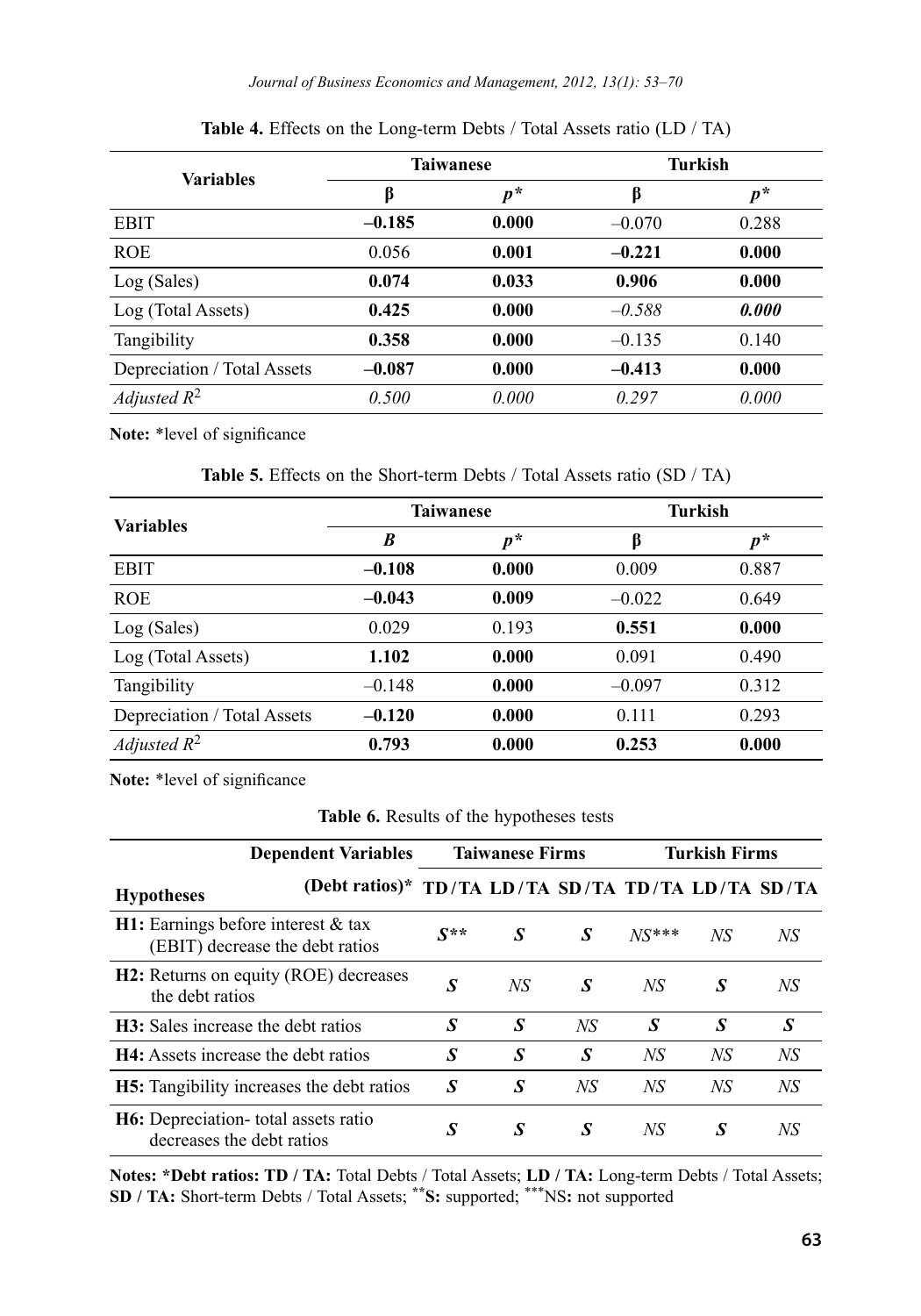Taiwanese firms, except for the ROE – Long-term Debts / Total Assets ratio and Sales – Short-term Debts / Total Assets ratio relations. As for the Turkish firms, it is found that Sales increase all the debt ratios, and that only ROE, Sales, and Tangibility increase Long-term Debts / Total Assets ratio. Thus, in general, the proposed model does not work for the Turkish data.

#### **5. Results and conclusion**

### **5.1. Results and discussion**

Our empirical tests on the financial indicators of the firms indexed in the Taiwanese and Turkish stock markets reveal some significant variances between these two countries' firms concerning their financial indicators. Firstly, while Taiwanese firms, representing the newly developed country context, are more homogenous within each other especially concerning for their total sales, assets, and debts, Turkish firms, representing the developing country context, are rather heterogeneous especially concerning for their ROE and depreciations. Secondly, Turkish firms' EBIT, tangibility, and both long and short term debt ratios are significantly higher than Taiwanese firms; while Taiwanese firms' Sales, Total Assets, and Depreciation ratio are significantly higher. This implies that the relative size of indebtedness and profitability before interest payments is higher in Turkish firms, while the relative size of cash and liquid sources, total sales, total assets, and accumulated depreciations is larger in Taiwanese firms.

Beside these financial variances, significant differences also exist concerning the test results of the hypothesized relations. Our model of the drivers of indebtedness that we develop based on the original model of Singh and Nejadmalayeri (2004) is generally confirmed in the newly developed country context -but not in the developing country context. Especially, all the six hypothesized drivers of the total debt ratios prove to be effective in the Taiwanese firms. However, a few exceptions of non-confirmed relations still exist for long and short term debt ratios. For instance, ROE -as one of the negative drivers of long-term debts, and Sales and Tangibility – as for the drivers of short-term debts- are found to be ineffective. The results of the tests on the Turkish firms, on the other hand, indicate that only a few hypothesized relationships are confirmed. For instance, Sales, ROE and depreciations are effective on the long-term debts, and again Sales on both total and short-term debts. This implies that the concept of sales is the most outstanding -if not the only one- driver of indebtedness for our study's developing country, Turkey; whereas in Taiwan all the six drivers are effective, but especially the size of the assets, depreciations, and earnings are significantly influential on all of the three types of debt ratios. These results can be interpreted as the existence of a clear distinction between developing and developed nations' firms considering the health of their financial structures, debt ratios, and their drivers. In brief, newly developed countries' firms are much healthier in financial concerns, and the model works much better in this context.

Provision of plausible explanations for the non-confirmed hypotheses in the developed country context needs further consideration. As for the long-term debt ratios of the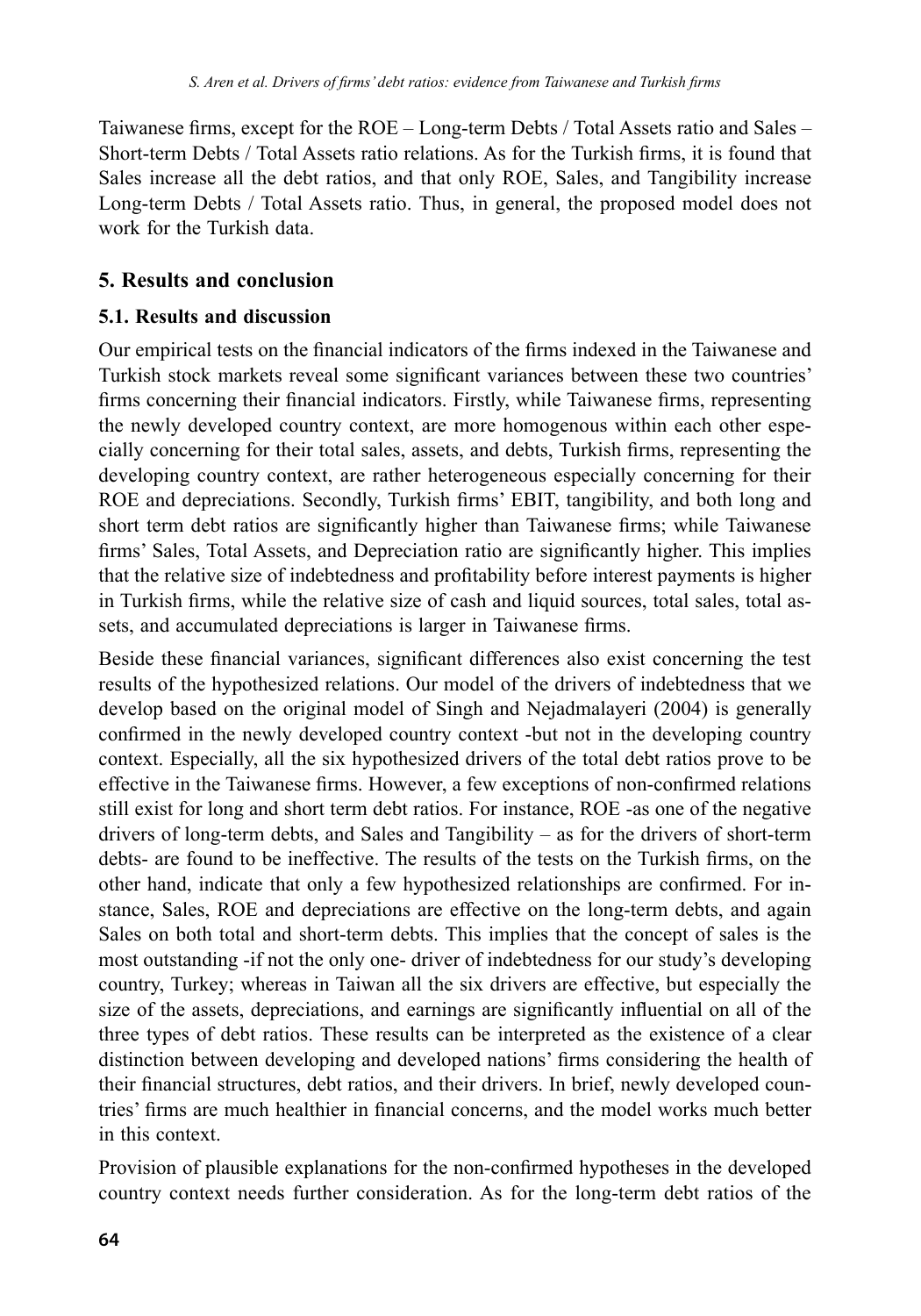Taiwanese firms, the ratio of profits to the equity (ROE) is found to be positively effective – contradictory to the negatively hypothesized relation, while it is negatively effective on both short and total debt ratios. Thus, the time horizon of the debts intervenes in the utilization of the leverage, and turns this still significant effect from a negative sign to a positive one. In other words, the expectation of a relationship between increasing profits – contributing to the formation of an internal cash reserve alternative to indebtment- and decreasing need for debts is not confirmed for long-term debts, and just the opposite is found. We can explain this positive effect which is similar to that of sales or assets, and dissimilar to that of EBIT, by assuming that the expectation both in the minds of the borrowers and lenders that higher ROE will increase the accumulation of cash reserves, increases also the courage, ability, and credibility to borrow more longterm debts, but it still decreases the need for short-term debts. Moreover, the provision of long-term debts in developed nations is much more abundant and convenient when compared not only to the provision of short-term debts, but also to the conditions in the developing economies. Therefore, we can deduce that in newly developed and still stably growing financial systems, either profitable company decision makers are confident for their profitability to grow continuously in the long run to repay their increased long-term debts, or the lenders located in these markets are richer and more able to provide long-term debts with convenient conditions, or both.

Another contradictory finding related to time horizon is the negative effect of tangibility on short-term debts. The logic behind the hypothesis that purports a positive relation between tangible fixed assets and the ability to collect long-term debts seems to be more related to the need for long-term investments and to existence of some valuable fixed assets for collateralization. But, if this long term external support for investments is already provided in a developed financial system, the need for short term and less convenient debts should be decreased. Moreover, in those richer firms both the nominal value of internal cash reserves and tangible fixed assets may be large at the same time. Thus, considering both the strategies of lenders and borrowers in the advanced economies, any further increase in the tangibility should not be leading necessarily to an increase in the short run need for external funds.

Another finding again in the Taiwanese context, not-supporting the related indebtedness hypothesis is the ineffectiveness of sales – which is indeed positively effective on long-term and total debt ratios- on the short-term debts. A plausible explanation for this finding may be the existence of a time lag between the cash inflow to be provided by sales and the need for short-term cash outflow to pay the short term debts. Moreover, in the short run, the companies of the developed countries which have been already found to be much stronger in the size of sales and assets generally do neither rely on the short run debts to produce and sell the fluctuating orders of the customers, nor rely on the sales to pay their short term debts. Rather, they make long term mass production and sales plans not based on the daily and uncertain orders coming from the customers. Thus their need and/or ability to secure short term debts is not related to their size of total sales; as the sales and / or orders for sales increase, the need for funds to spend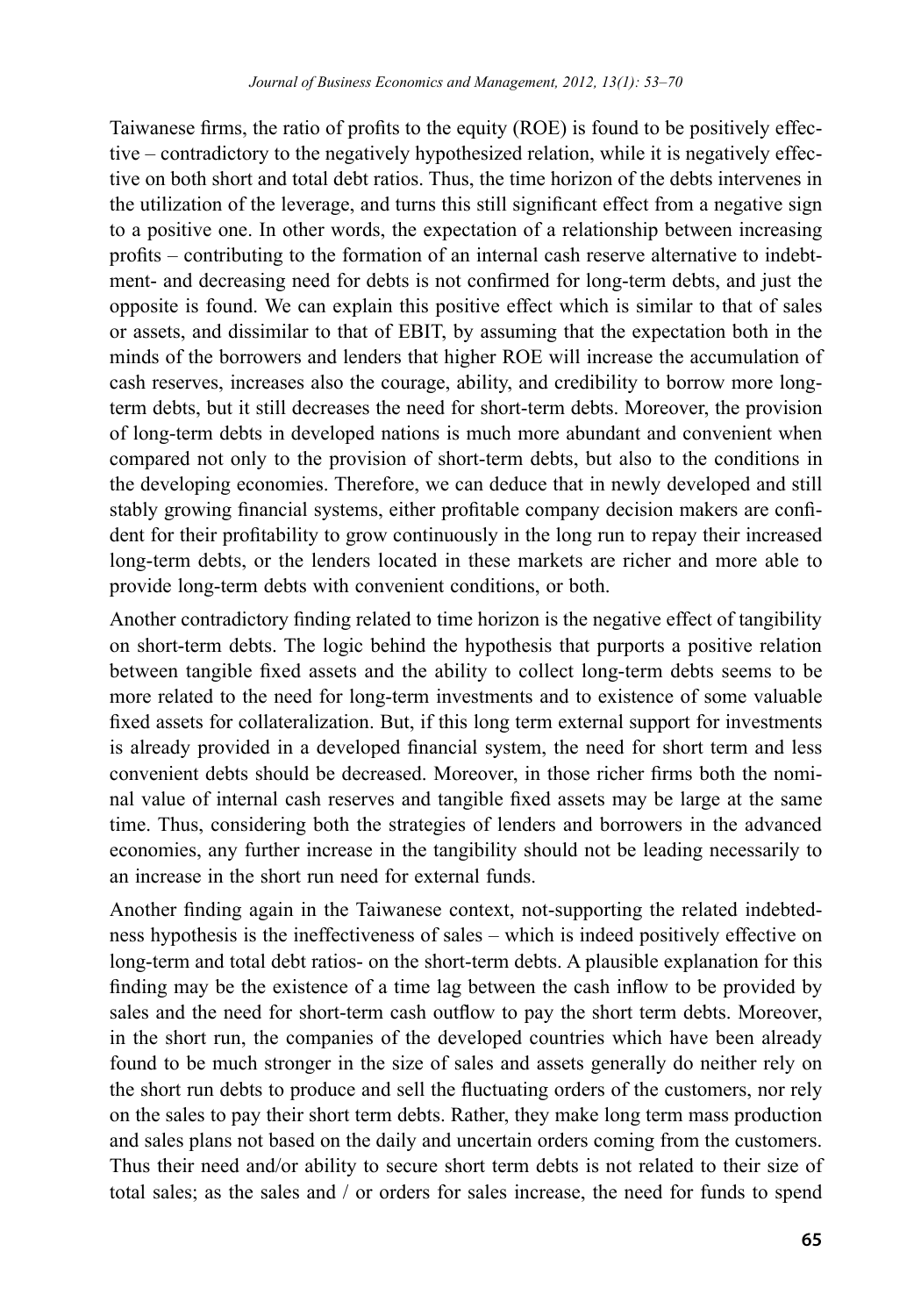more for the operations and investments may be easily found from other sources i.e. already reserved internal cash sources or long-term external sources.

Briefly, the test results for the developed country context show that the model works best for the explanation of the drivers of the total and long-term debt ratios. For the short-term indebtedness, although our tests confirm only four of the six proposed drivers further research may discover some other drivers.

Provision of some plausible explanations for the non-confirmed hypotheses in the developing country context seems to be much more difficult since only the size of the sales affect all the three types of debt ratios. The amount of sales is also the sole driver -among the six drivers that we test- that affect significantly total and short-term debts, In addition to sales, only ROE and depreciations affect the long-term debts ratio positively as hypothesized. However, the size of the total assets exerts a negative effect on long term debts ratio as opposed to the related hypothesis. Moreover, fixed assets and EBIT are not related to any one of the debt ratios. These findings indicate that the decision makers in the developing country context mostly rely on debt financing if their amount of sales increases; but on the other hand, if their size of the assets and accordingly equity is larger they prefer to utilize equity financing instead of long-term borrowing probably because of the non-availability convenient long-term borrowing costs and conditions. In this concern, ROE that will contribute to the retained earnings and accumulated depreciations, come together and create an alternative inner fund to indebtment in the long-term by enhancing the equity financing approach.

#### **5.2. Further research implications**

Limitations of this study may open new avenues for the further studies on similar research questions. In this study, we tried to deduce specific consequences pertaining to the comparison of newly developed and developing country contexts. However, due to the difficulties of accessing to relevant financial data, we preferred to analyze only one country, Turkey, representing the developing country context and again only one country, Taiwan, representing the newly developed country context, which were convenient for us to collect and analyze data. In future studies, number of financial markets may be increased to make generalizations. Another research may be related to collect data to retest indebtedness models in the specific periods of crises that the companies face frequently during the globalization process after 1980s. Finally, in order to discover other significant drivers of indebtedness especially in the developing country context, other financial indicators may be added to the model.

# **5.3. Conclusions**

This study trying to develop and test an original indebtedness model on the drivers of indebtedness – namely EBIT, ROE, sales, total assets, fixed assets-total assets ratio, depreciation- total assets ratio- and conducted in the stock markets of two different countries, namely Turkey, a developing country and Taiwan, a newly developed country reveal that there are great differences between Turkish and Taiwanese firms in terms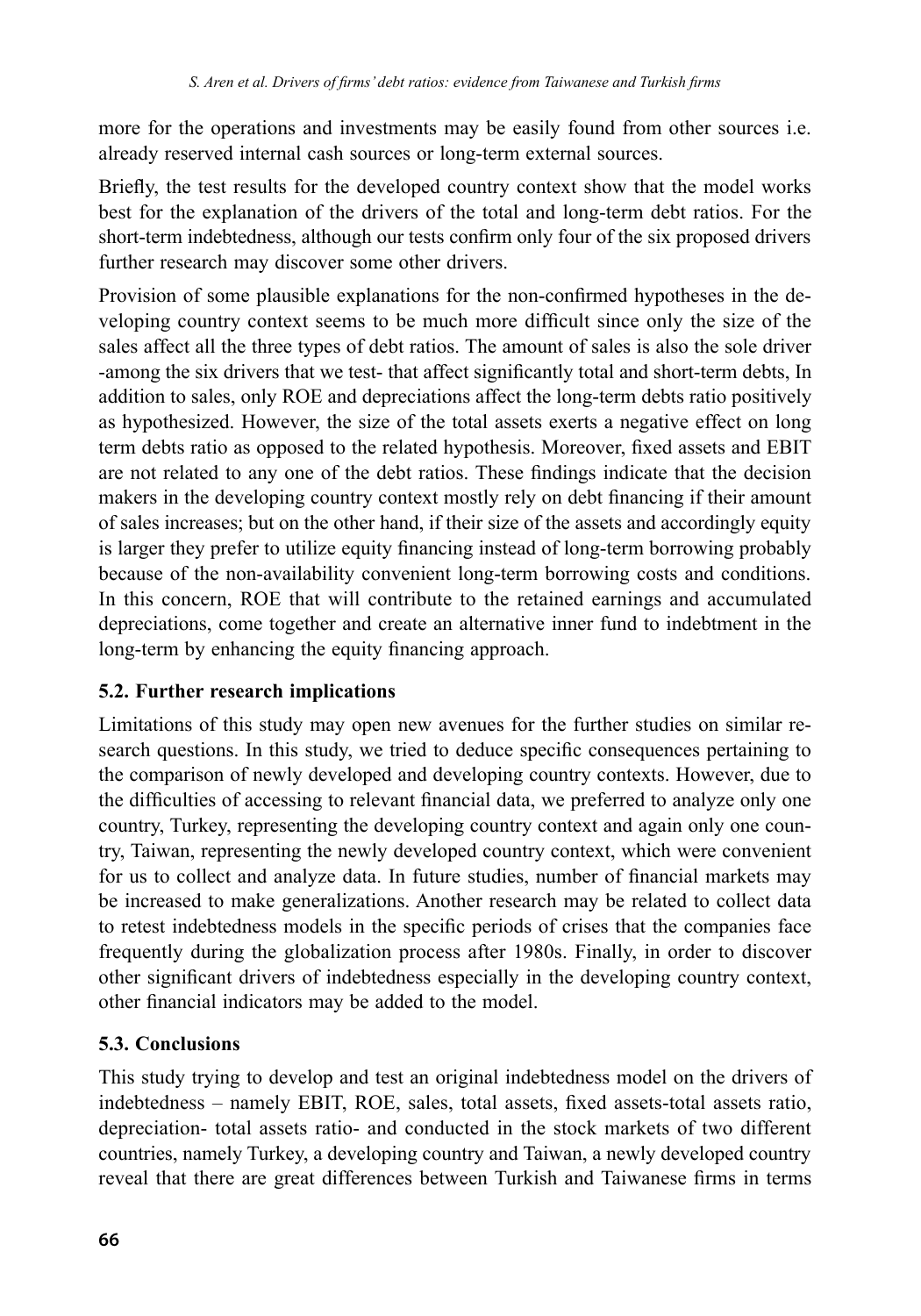of their capital structure and the drivers' impacts on their debt ratios. The size of the sales is the outstanding factor that leads firms to borrow more in the developing country context. On the contrary, sales, profitability, size of the assets, and depreciations only in the long run encourage firms to utilize equity financing, again in the same context. Briefly, we can conclude that the proposed model which is prepared based on the recent literature, works better in Taiwan. As in Turkey, it works to some extent, only for the long term debt ratios.

### **References**

Alexander, C.; Dimitriu, A. 2005. Indexing, cointegration and equity market regimes, *International Journal of Finance and Economics* 10: 213–231. [doi:10.1002/ijfe.261](http://dx.doi.org/10.1002/ijfe.261)

Arslan, Ö.; Karan, M. B. 2009. Credit risks and internationalization of SMEs, *Journal of Business Economics and Management* 10: 361–368. [doi:10.3846/1611-1699.2009.10.361-368](http://dx.doi.org/10.3846/1611-1699.2009.10.361-368)

Barber, B.; Lee, Y. T.; Liu, Y. J.; Odean, T. 2007. Is the aggregate investor reluctant to realize losses? Evidence from Taiwan, *European Financial Management* 13(3): 423–447. [doi:10.1111/j.1468-036X.2007.00367.x](http://dx.doi.org/10.1111/j.1468-036X.2007.00367.x)

Bauguess, S. W.; Moeller, S. B.; Schlingemann, F. P.; Zutter, C. J. 2009. Ownership structure and target returns, *Journal of Corporate Finance* 15(1): 48–65. [doi:10.1016/j.jcorpfin.2008.09.002](http://dx.doi.org/10.1016/j.jcorpfin.2008.09.002)

Berger, A. N.; Di Patti, E. B. 2006. Capital structure and firm performance: a new approach to testing agency theory and an application to the banking industry, *Journal of Banking and Finance* 30: 1065–1102. [doi:10.1016/j.jbankfin.2005.05.015](http://dx.doi.org/10.1016/j.jbankfin.2005.05.015)

Booth, L.; Aivazian, V.; Demirguc-Kunt, A.; Maksimovic, V. 2001. Capital structure in developing countries, *Journal of Finance* 56: 87–130. [doi:10.1111/0022-1082.00320](http://dx.doi.org/10.1111/0022-1082.00320)

Cadenillas, A.; Cvitanic, J.; Zapatero, F. 2004. Leverage decision and manager compensation with choice of effort and volatility, *Journal of Financial Economics* 73: 71–92. [doi:10.1016/j.jfineco.2003.06.003](http://dx.doi.org/10.1016/j.jfineco.2003.06.003)

Campello, M. 2006. Debt financing: does it boost or hurt firm performance in product markets?, *Journal of Financial Economics* 82: 135–172. [doi:10.1016/j.jfineco.2005.04.001](http://dx.doi.org/10.1016/j.jfineco.2005.04.001)

Chiarella, C.; Pham, T.; Sim, A. B.; Tan, M. 1992. Determinants of corporate capital structure – Australian evidence, *Pacific-Basin Capital Markets Research* 3: 139–158.

Choudhry, T. 2001. Month of the year effect and January effect in Pre-WWI stock returns: evidence from a non-linear garch model, *International Journal of Finance and Economics* 6: 1–11. [doi:10.1002/ijfe.142](http://dx.doi.org/10.1002/ijfe.142)

Chui, A.; Wei, K. C. 1998. Book-to-market, firm size, and the turn-of-the-year effect: evidence from pacific-basin emerging markets, *Pacific-Basin Finance Journal* 6(3): 275–293. [doi:10.1016/S0927-538X\(98\)00013-4](http://dx.doi.org/10.1016/S0927-538X(98)00013-4)

Dalbor, M. C.; Upneja, A. 2004. The investment opportunity set and the long-term debt decision of U.S. lodging firms, *Journal of Hospitality and Tourism Research* 28: 346–355. [doi:10.1177/1096348004265024](http://dx.doi.org/10.1177/1096348004265024)

Dalmazzo, A.; Marini, G. 2000. Foreign debt, sanctions and investment: a model with politically unstable less developed countries, *International Journal of Finance and Economics* 5: 141–153. [doi:10.1002/\(SICI\)1099-1158\(200004\)5:2<141::AID-IJFE119>3.0.CO;2-A](http://dx.doi.org/10.1002/(SICI)1099-1158(200004)5:2%3c141::AID-IJFE119%3e3.0.CO;2-A)

De Jong, A.; Kabir, R.; Nguyen, T. 2008. Capital structure around the world: the roles of firmand country-specific determinants, *Journal of Banking and Finance* 32: 1954–1969. [doi:10.1016/j.jbankfin.2007.12.034](http://dx.doi.org/10.1016/j.jbankfin.2007.12.034)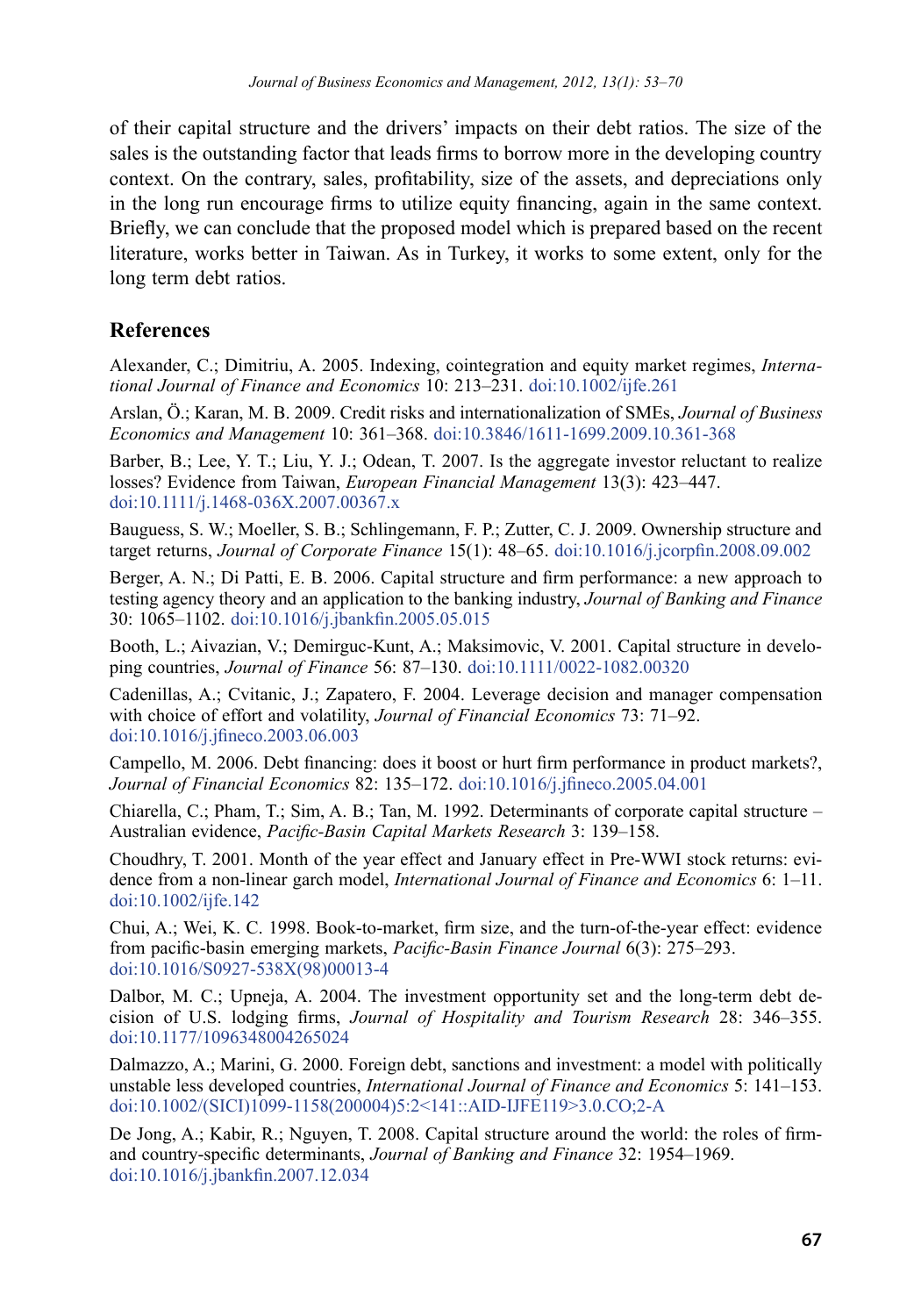DeAngelo, H.; Masulis, R. W. 1980. Optimal capital structure under corporate and personal taxation, *Journal of Financial Economics* 8(1): 3–29. [doi:10.1016/0304-405X\(80\)90019-7](http://dx.doi.org/10.1016/0304-405X(80)90019-7)

Demirgüç-Kunt, A.; Maksimovic, V. 1999. Institutions, financial markets, and firm debt maturity, *Journal of Financial Economics* 54: 295–336. [doi:10.1016/S0304-405X\(99\)00039-2](http://dx.doi.org/10.1016/S0304-405X(99)00039-2)

Diao, X.; Roe, T.; Yeldan, E. 1999. How fiscal mismanagement may impede trade reform: lessons from an intertemporal, multi-sector general equilibrium model for Turkey, *The Developing Economies* 37(1): 59–88. [doi:10.1111/j.1746-1049.1999.tb00865.x](http://dx.doi.org/10.1111/j.1746-1049.1999.tb00865.x)

Egilmez, M.; Kumcu, E. 2004. *Ekonomi Politikası Teori ve Türkiye Uygulaması*. Remzi Kitabevi, Turkey.

Fattouh, B.; Scaramozzino, P.; Harris, L. 2005. Capital structure in South Korea: a quantile regression approach, *Journal of Development Economics* 76: 231–250. [doi:10.1016/j.jdeveco.2003.12.014](http://dx.doi.org/10.1016/j.jdeveco.2003.12.014)

Firatoglu, B. 2005. *Şirketlerin Sermaye Yapılarını Etkileyen Faktörler ve Kriz Dönemlerinde Şirket Davranışlarında Meydana Gelen Değişiklikler.* Sermaye Piyasası Kurulu Araştırma Raporu. Turkey.

Harford, J.; Klasa, S.; Walcott, N. 2009. Do firms have leverage targets? Evidence from acquisitions, *Journal of Financial Economics* 93(1): 1–14. [doi:10.1016/j.jfineco.2008.07.006](http://dx.doi.org/10.1016/j.jfineco.2008.07.006)

Harris, M.; Raviv, A. 1991. The theory of capital structure, *The Journal of Finance* 46: 297–355. [doi:10.2307/2328697](http://dx.doi.org/10.2307/2328697)

Hovakimian, A.; Hovakimian, G.; Tehranian, H. 2004. Determinants of target capital structure: the case of dural debt and equity issues, *Journal of Financial Economics* 71: 517–540. [doi:10.1016/S0304-405X\(03\)00181-8](http://dx.doi.org/10.1016/S0304-405X(03)00181-8)

Huang, G.; Song, F. M. 2006. The determinants of capital structure: evidence from China, *China Economic Review* 17: 14–36. [doi:10.1016/j.chieco.2005.02.007](http://dx.doi.org/10.1016/j.chieco.2005.02.007)

Jensen, M. C.; Meckling, W. H. 1976. Theory of the firm: managerial behavior, agency costs and ownership structure, *Journal of Financial Economics* 3(4): 305–360. [doi:10.1016/0304-405X\(76\)90026-X](http://dx.doi.org/10.1016/0304-405X(76)90026-X)

Kaminsky, G. L.; Reinhart, C. M. 1998. Financial crises in Asia and Latin America: then and now, *The American Economic Review* 88: 444–448.

Karataş, A.; Aren, S. 2008. Vekalet teorisi ve bilgi asimetrisi problemi, in Özyılmaz, A.; Ölçer, F. (Eds.). *Güncel Yönetim ve Organizasyon Yaklaşımları*. Seçkin Yayıncılık, Ankara.

Kraus, A.; Litzenberger, R. H. 1973. A state preference model of optimal financial leverage, *Journal of Finance* (September): 911–922. [doi:10.2307/2978343](http://dx.doi.org/10.2307/2978343)

MacKie-Mason, J. 1990. Do taxes affect corporate financing decisions?, *Journal of Finance* 45: 1471–1493. [doi:10.2307/2328746](http://dx.doi.org/10.2307/2328746)

Mckenzie, M. 2002. The economics of exchange rate volatility asymmetry, *International Journal of Finance and Economics* 7: 247–260. [doi:10.1002/ijfe.189](http://dx.doi.org/10.1002/ijfe.189)

Myers, S.; Majluf, N. 1984. Corporate financing and investment decisions when firms have information that investors do not have, *Journal of Financial Economics* 13: 187–221. [doi:10.1016/0304-405X\(84\)90023-0](http://dx.doi.org/10.1016/0304-405X(84)90023-0)

Nieh, C. C.; Yau, H. Y.; Liu, W. C. 2008. Investigation of target capital structure for electronic listed firms in Taiwan, *Emerging Markets Finance and Trade* 44(4): 75–87. [doi:10.2753/REE1540-496X440406](http://dx.doi.org/10.2753/REE1540-496X440406)

Ozgen, F. B. 1998. Globalleşme Sürecinde Gelişmekte Olan Ülkelerde Finans Piyasaları, in *Globalleşme Sürecinde Türkiye'de Piyasaların Gelişimi Ege Maliye Bölümleri Araştırma Görevlileri Sempozyumu, Dokuz Eylül Üniv. Yayını*, 47–49.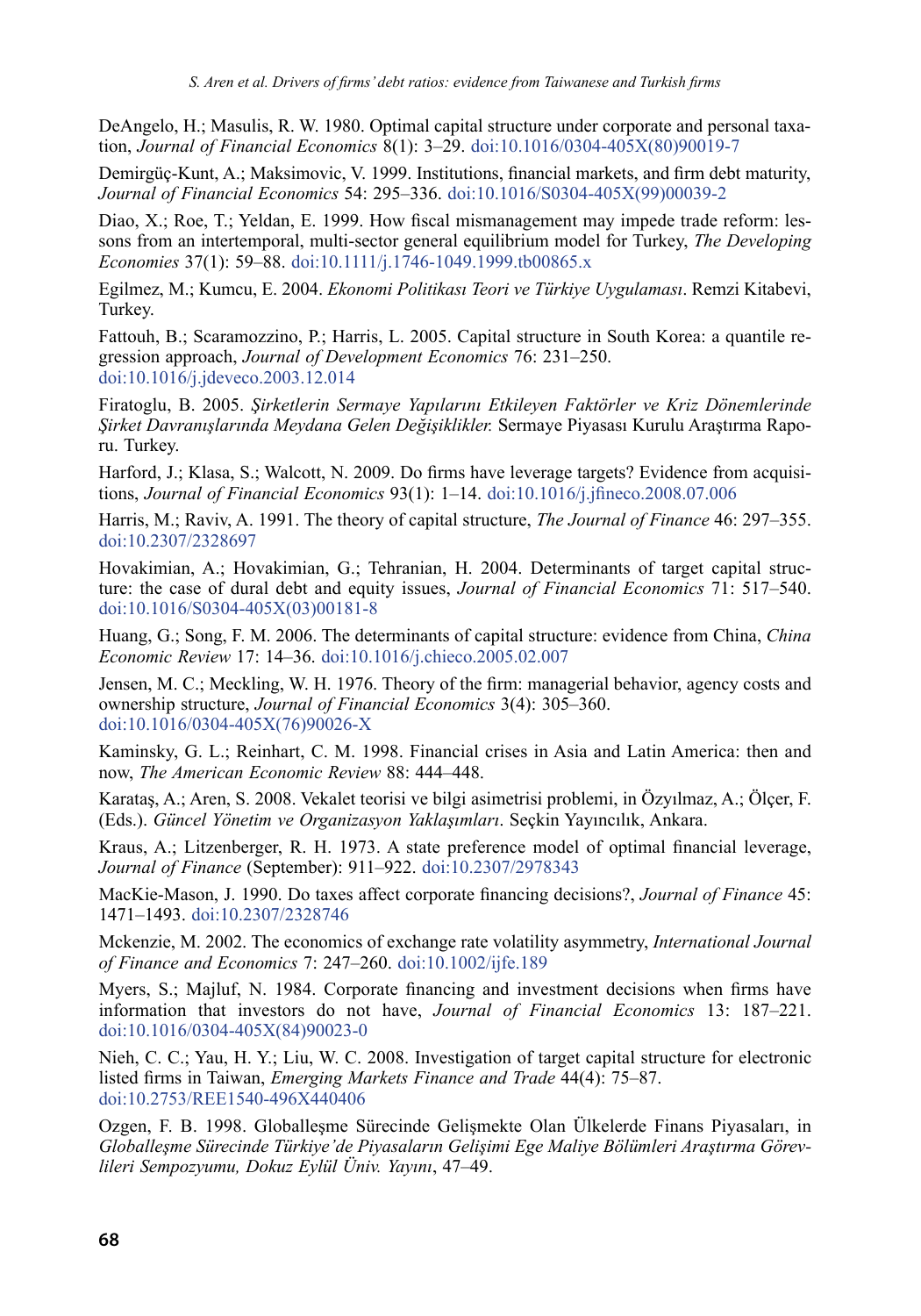Rajan, R.; Zingales, L. 1995. What do we know about capital structure – some evidence from international data, *Journal of Finance* 50(5): 1421–1460. [doi:10.2307/2329322](http://dx.doi.org/10.2307/2329322)

Reeb, D. M.; Mansi, S. A.; Allee, J. M. 2001. Firm internationalization and the cost of debt financing: evidence from non–provisional publicly traded debt, *Journal of Financial and Quantitative Analysis* 36(3): 395–414. [doi:10.2307/2676289](http://dx.doi.org/10.2307/2676289)

Schieg, M. 2008. Strategies for avoiding asymmetric information in construction project management, *Journal of Business Economics and Management* 9: 47–51. [doi:10.3846/1611-1699.2008.9.47-51](http://dx.doi.org/10.3846/1611-1699.2008.9.47-51)

Schmukler, S.; Vesperoni, E. 2006. Financial globalization and debt maturity in emerging economies, *Journal of Development Economics* 79: 183–207. [doi:10.1016/j.jdeveco.2004.12.006](http://dx.doi.org/10.1016/j.jdeveco.2004.12.006)

Singh, M.; Nejadmalayeri, A. 2004. Internationalization, capital structure and cost of capital: evidence from French corporations, *Journal of Multinational Financial Management* 14: 153–169. [doi:10.1016/j.mulfin.2003.07.003](http://dx.doi.org/10.1016/j.mulfin.2003.07.003)

Stiglitz, J. E. 2004. 90'ların Yükselişi Dünyanın en Parlak 10 Yılının Hikayesi, *CSA Global Yayın Ajansı* 1: 202–240.

Titman, S.; Wessels, R. 1988. The determinants of capital sructure choice, *Journal of Finance* 43: 1–19. [doi:10.2307/2328319](http://dx.doi.org/10.2307/2328319)

Upneja, A.; Dalbor, M. 2001. The choice of long-term debt in the U.S. lodging industry, *Journal of Hospitality, Tourism, Leisure Science* 1(1): 1–19. Available from Internet: [<www.unlv.edu/](http://www.unlv.edu/Tourism/HTLScience) [Tourism/HTLScience>](http://www.unlv.edu/Tourism/HTLScience).

Wald, J. 1999. How firm characteristics affect capital structure: an international comparison, *Journal of Financial Research* 22(2): 161–187.

World Economic Outlook Database. International Monetary Fund, April 2009. Available from Internet: [<http://www.imf.org/external/pubs/ft/weo/2009/01/weodata/index.aspx>](http://www.imf.org/external/pubs/ft/weo/2009/01/weodata/index.aspx).

Wu, C. H.; Wu, C. S.; Liu, V. W. 2009. The conservatism bias in an emerging stock market: evidence from Taiwan, *Pacific-Basin Finance Journal* 17(4): 494–505. [doi:10.1016/j.pacfin.2008.12.002](http://dx.doi.org/10.1016/j.pacfin.2008.12.002)

Yenturk, N. 1999. Short-term capital inflows and their impact on macroeconomic order: Turkey in the 1990s, *Developing Economies* 37: 89–113. [doi:10.1111/j.1746-1049.1999.tb00866.x](http://dx.doi.org/10.1111/j.1746-1049.1999.tb00866.x)

Yukcu, S.; Durukan, M.; Banu, Ö.; Erdal, Y.; Tulay, B.; Hasan, F.; Evrim, P.; Kutay, N.; Özkan, S.; Susmuş, T.; Tükenmez, M. 1999. Muhasebe Sistemi Uygulama Genel Tebliği'ne Göre, in *Finansal Yönetim*. Vizyon Yayınları, Turkey, 393–397.